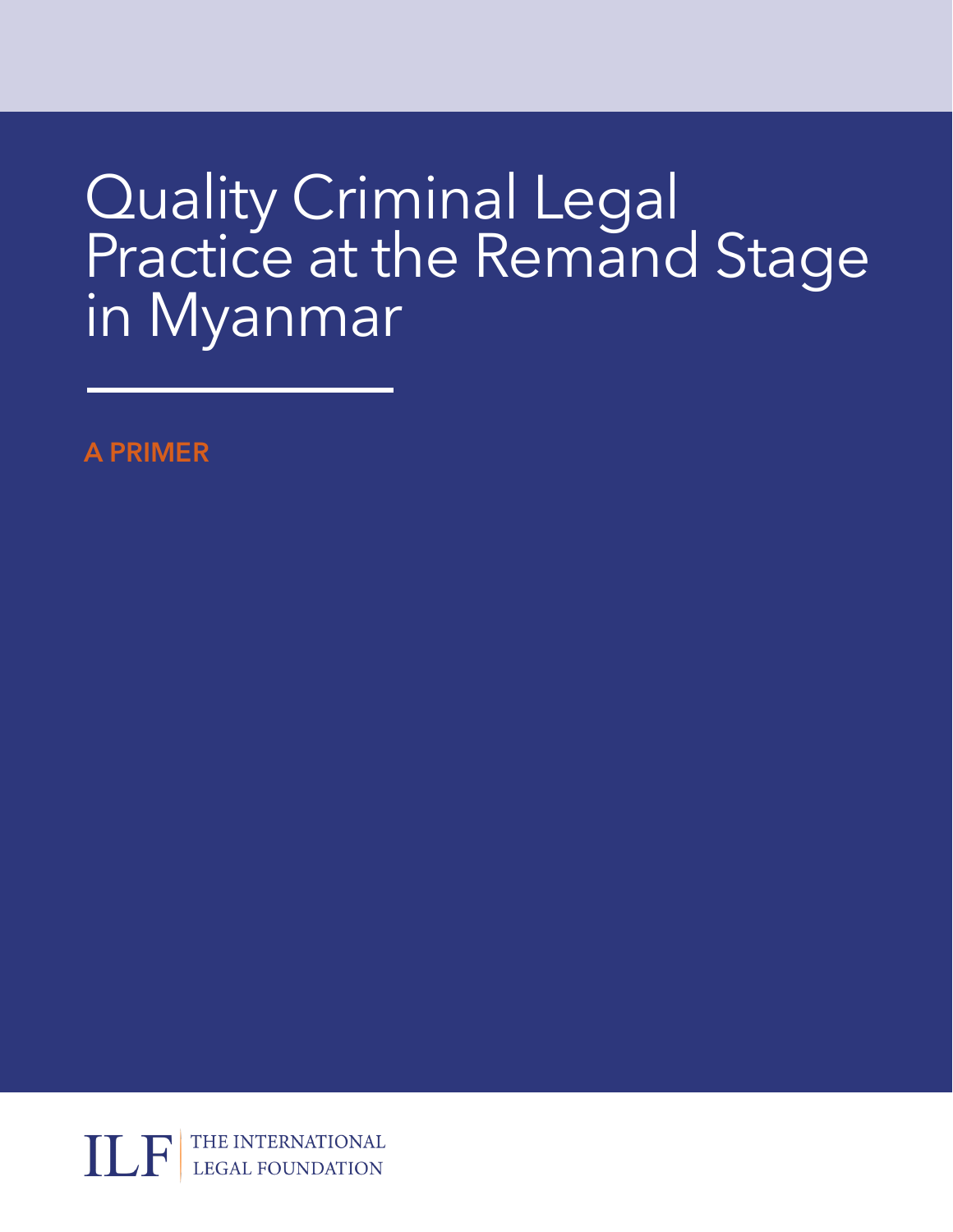# **ACKNOWLEDGEMENTS**

This publication was written by **Shikha Pandey**, Program Director (Asia Programs) of The International Legal Foundation (ILF), in consultation with The ILF's Myanmar lawyers. The publication was edited by **Hal Tilemann**, consultant, The ILF. Special thanks to **Holly Hobart**, The ILF Senior Program Director, for her inputs and guidance. Also, special thanks to many other Myanmar lawyers, international experts and peers for sharing their experiences at the time of review.

The ILF is grateful to **UNICEF Myanmar** and **MyJustice Myanmar** (British Council) whose generous support of The ILF Myanmar, and commitment to the provision of quality legal aid services worldwide, has enabled us to draft this publication.

Design: Ahlgrim Design Group

The ILF bears sole responsibility for any errors or misrepresentations.

© Copyright 2021 by The International Legal Foundation

This work is licensed under the Creative Commons Attribution

**Note regarding sources:** Many of the sources cited herein may be accessed online. If you cannot access a particular document, please email [info@theilf.org.](mailto:info@theilf.org)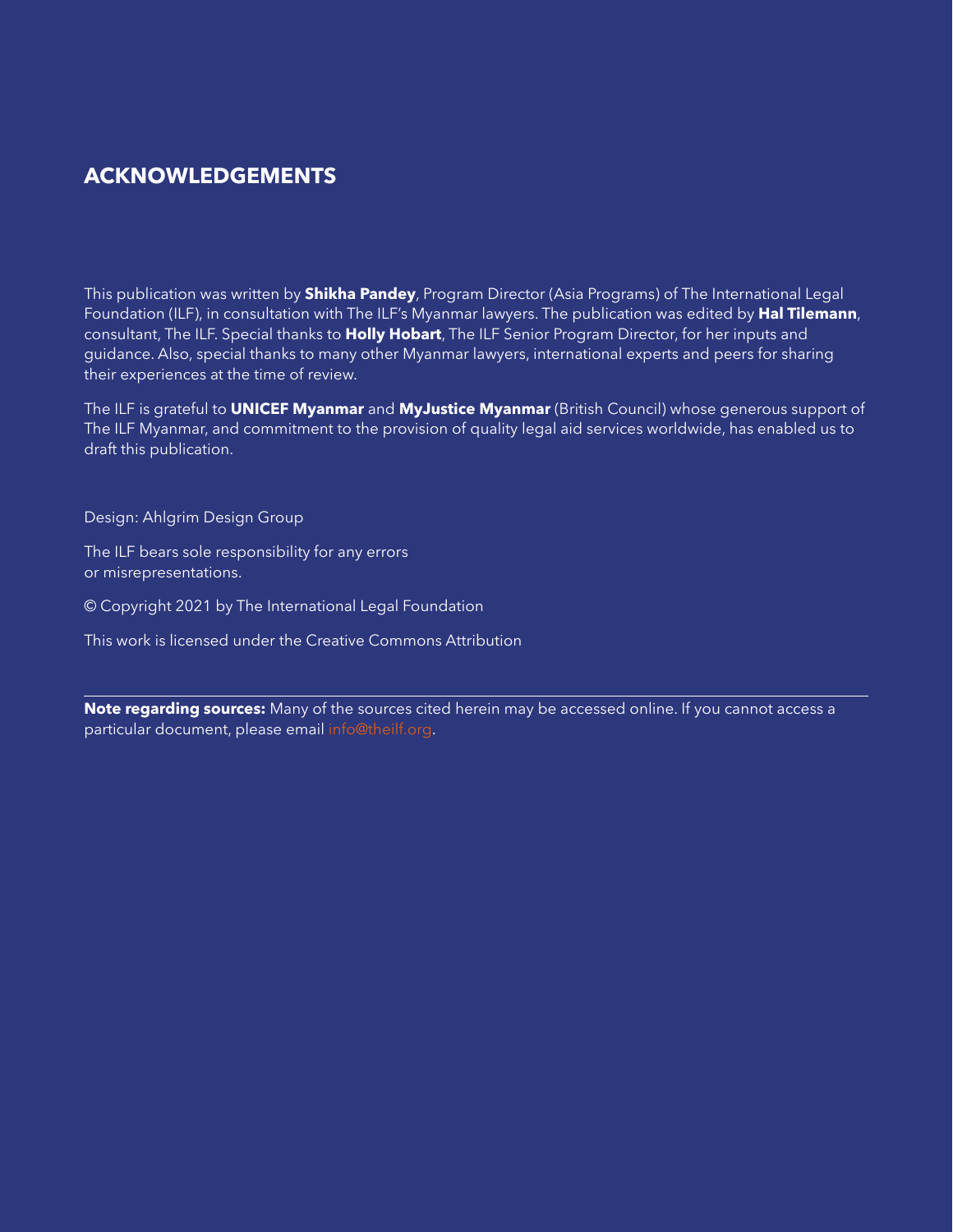# **CONTENTS**

## **TABLE OF LAWS AND INSTRUMENTS**

### **INTRODUCTION**

**5 THE REMAND STAGE: THE RIGHTS AT STAKE AND THE IMPORTANCE OF ACCESS TO A LAWYER**

### **6 CHILDREN ON REMAND: RIGHTS AND ACCESS TO A LAWYER**

- Access to a lawyer at the police station
- Representation by a lawyer at the remand hearing

## **7 CASE STUDY 1: LEGAL REPRESENTATION AT THE REMAND STAGE IN THE JUVENILE COURT**

## **8 CASE STUDY 2: EARLY LEGAL REPRESENTATION FOR ROBBERY CHARGES**

| 9  | <b>REMAND PROCEDURE</b>                                                         |
|----|---------------------------------------------------------------------------------|
| 9  | Arrest                                                                          |
| 9  | First remand hearing within 24 hours of arrest                                  |
| 10 | Obligations on police to release person                                         |
| 10 | Police applications to extend detention                                         |
| 10 | Accused must be brought before Court and be given the opportunity to show cause |
| 10 | Role of Remand Magistrate                                                       |
| 11 | Court's power under section 344 of the CrPC to postpone or adjourn proceedings  |
| 11 | Court's obligations and powers to grant bail                                    |
| 12 | Limitations on Magistrates' powers under section 167                            |
| 12 | Requirement to provide and record reasons for remand                            |
| 12 | Juvenile Court                                                                  |

# **13 LEGAL REPRESENTATION AT THE REMAND HEARING: THE LAW**

Child's right to legal representation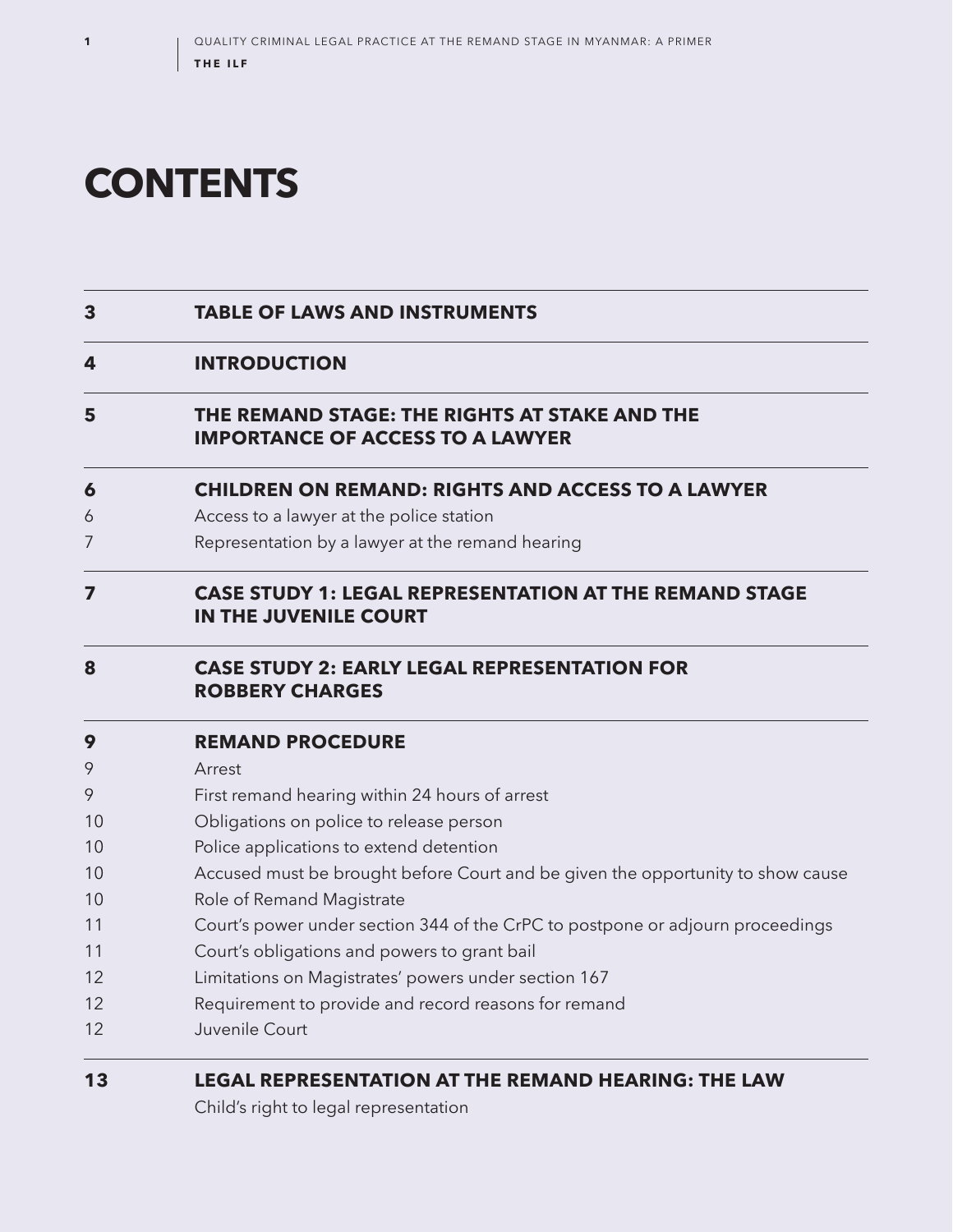# **CONTENTS** (CONTINUED)

## **14 NOTE ON THE LEGAL AID LAW 2016 AND THE AMENDMENT OF APRIL 2021**

### **15 LEGAL REPRESENTATION AT THE REMAND HEARING: THE SITUATION ON THE GROUND**

- 15 Juvenile Court
- 15 Placement in the custody of a training school
- 16 Data regarding representation at the remand stage

# **19 REPRESENTATION AT THE REMAND STAGE: PRACTICAL GUIDANCE**

- 19 **Initial client interview**
- 20 Filing the POA
- 20 Client may file the release motion and remand objection directly
- 20 Request to police station chief to release the client
- 21 Objecting to the remand request made by the police
- 21 Legal grounds for objecting to an application for extension of detention
- 22 Court should insist that police provide specific reasons to justify extending detention
- 22 Court's non-compliance with requirements to provide adequate reasons may form basis of application for release
- 24 Challenging the remand period
- 24 Request for immediate release

# **22 CASE STUDY 3: LEGAL GROUNDS TO OBJECT TO EXTENSION OF DETENTION FOR DRUG CHARGES**

### **25 CONSIDERATIONS FOR STAKEHOLDERS AT THE REMAND STAGE**

- 25 Honorable Union Supreme Court ("USC") and High Courts
- 25 Judges presiding over remand hearings
- 26 Defence Lawyers
- 26 Prosecutors
- 26 Police
- 27 Civil Society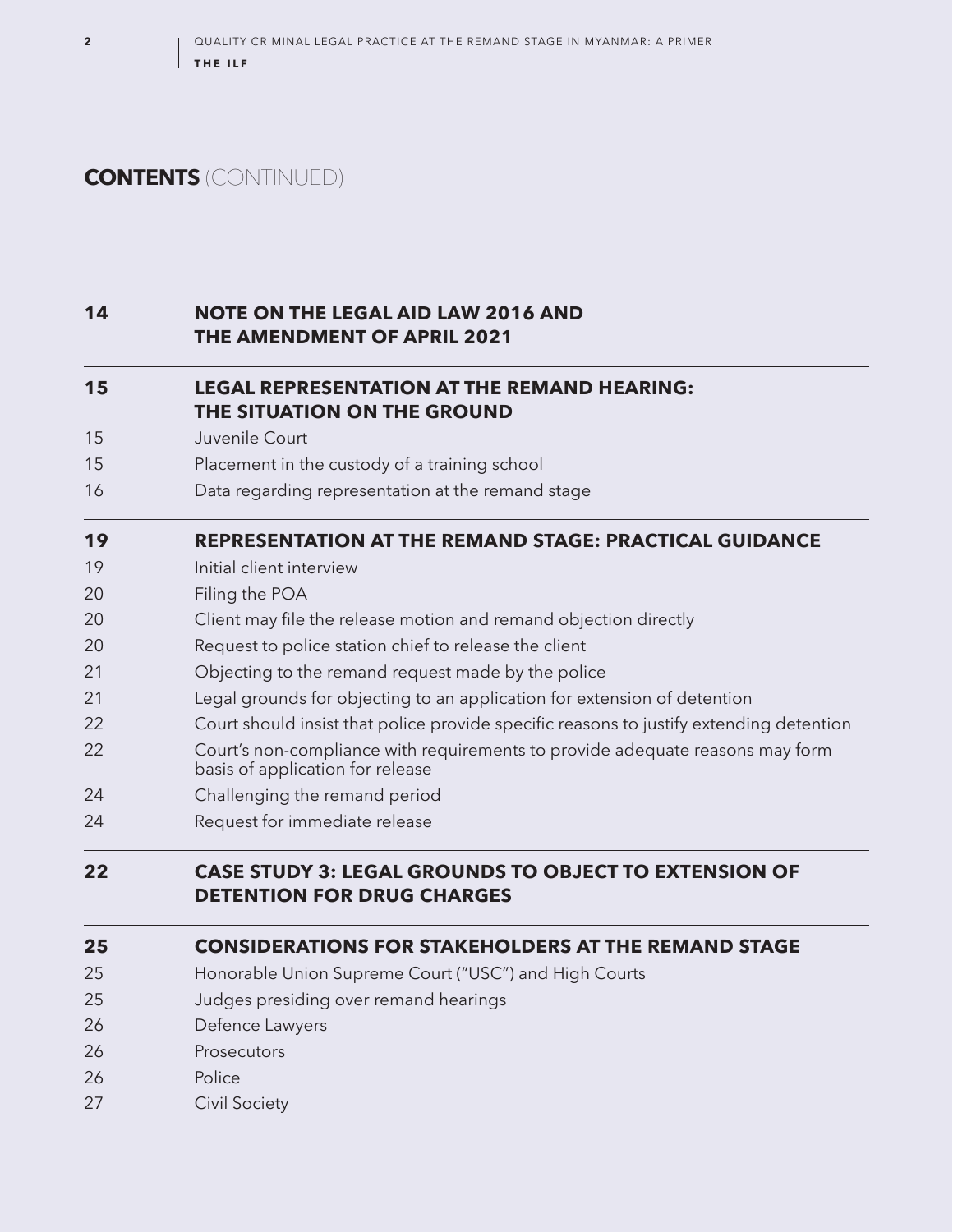# **TABLE OF LAWS AND INSTRUMENTS**

| Universal Declaration of Human Rights                       | <b>UDHR</b>   |
|-------------------------------------------------------------|---------------|
| International Covenant on Civil and Political Rights        | <b>ICCPR</b>  |
| Constitution of the Republic of the Union of Myanmar (2008) | Constitution  |
| The Courts Manual                                           |               |
| Code of Criminal Procedure                                  | CrPC          |
| Convention on the Rights of the Child                       | <b>CRC</b>    |
| Child Rights Law                                            | <b>CRL</b>    |
| The Narcotic Drugs and Psychotropic Substances Law          |               |
| Burma Police Manual, Volume II, Fifth Edition, 1940         | Police Manual |
| Attorney-General of the Union Law                           |               |
| The Attorney General Rules                                  |               |
| Fair Trial Guidebook for Law Officers                       | -             |
| Legal Aid Law                                               |               |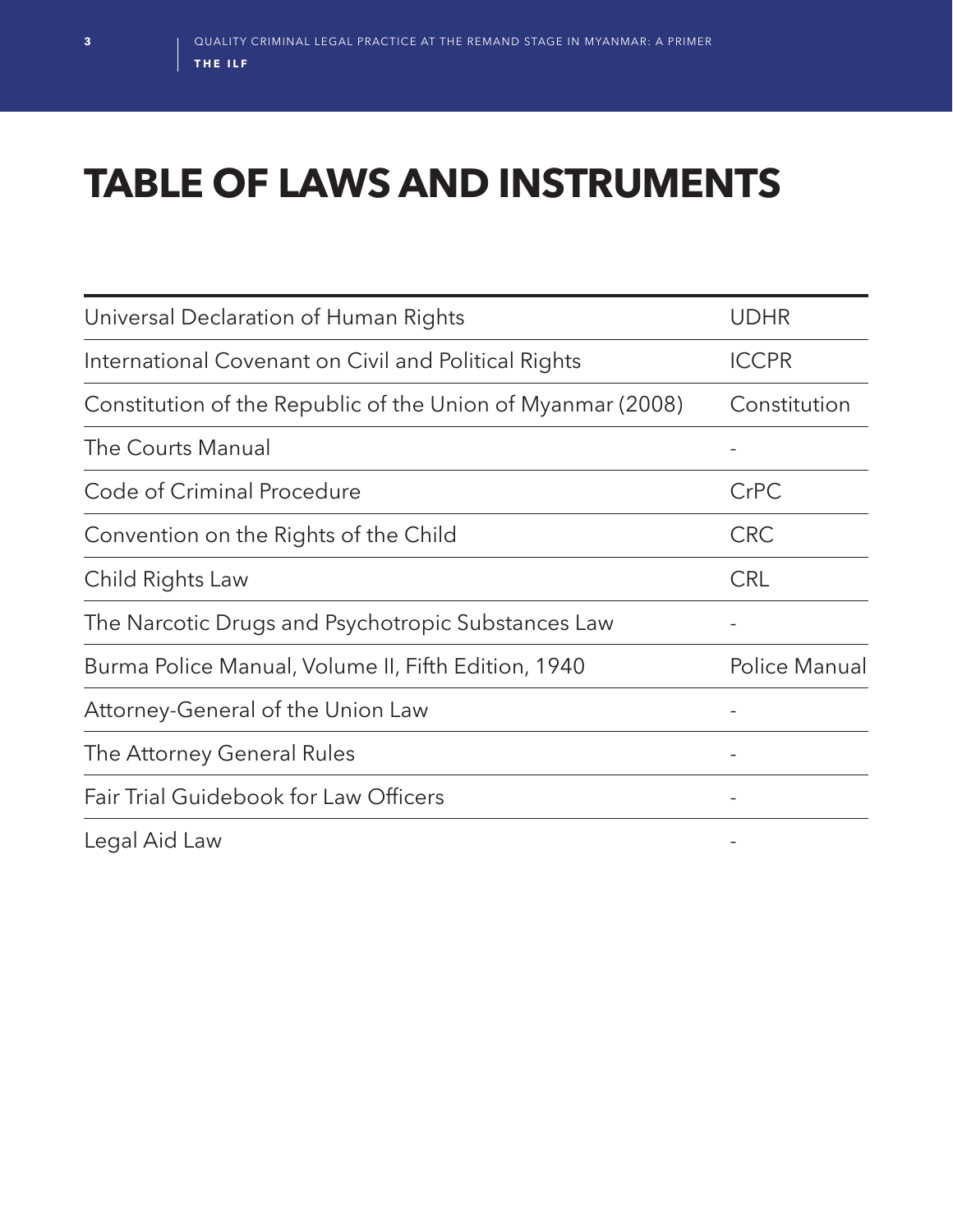# **Introduction**

- 1 Myanmar's laws *allow* for legal representation at the remand stage. Legal representation at this early stage is critical to protect the rights of the accused. This Primer traces the legal basis for representation at remand, which should be considered a right in itself. It outlines how lawyers can provide an effective service at this stage. And it provides suggestions about how to overcome common obstacles, such as the Court's frequent refusal to accept a power of attorney or to hear objections to extensions of remand.
- 2 Access to a lawyer at the remand stage is critical because fundamental rights are at stake, right there and then. Arrest and detention represent potential infringements of the right to liberty and freedom, contained in fundamental human rights instruments and the Myanmar Constitution (article 21). Of course, such infringements may be lawful and justified. Other rights provide guidance about whether and how arrest and detention may be challenged. Critically, there is a right against arbitrary arrest and detention. Police action must, therefore, be in accordance with the law. Next, punishment prior to conviction is inconsistent with the right of the presumption of innocence. If pre-trial detention is, or effectively amounts to, punishment then it is in breach of that fundamental right. Next, the determination of pretrial release is subject to fair trial rights, which means, amongst other things, that it must be considered by an impartial tribunal. Pre-trial release also reduces the risk of violations of fair trial rights in subsequent stages. Accused who are not in pre-trial detention are in a much better position to exercise their fair trial rights.
- 3 Rights infringements are common at the remand stage because of the nature of the criminal procedure. This is universally true. The point may be illustrated by reference to criminal procedure in Myanmar. Police have the power to arrest a person without a warrant. The threshold for the exercise of this power appears quite low. A reasonable suspicion is considered certainly sufficient. Police are required to register a first information report, and may detain a person for 24 hours. After expiry of that period, the person must be brought before a Court. At this first remand hearing, police may apply for an extension of detention of either 15 or 30 days (depending on the seriousness of the charge). Given the police's broad powers, individuals are especially vulnerable to rights abuses at the arrest and remand stage.
- 4 The Primer also details the practice of remand hearings through case studies and data. And it contains a set of considerations for stakeholder to improve pre-trial rights. It is designed to be a practical resource for legal practitioners, students, civil society, criminal justice professionals, persons involved in the criminal justice system, and more generally for those interested in criminal justice and human rights.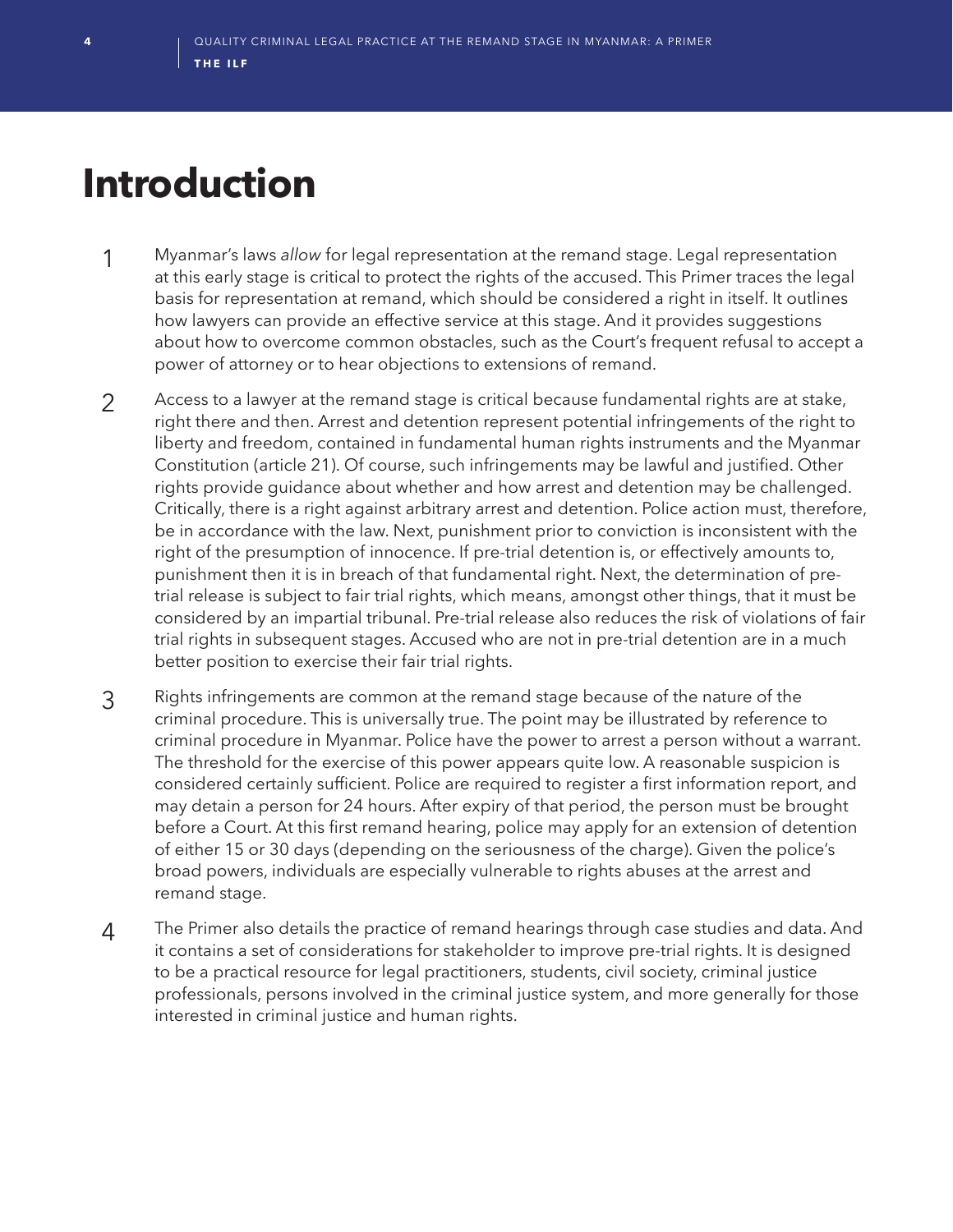# **The Remand Stage: The Rights at Stake and the Importance of Access to a Lawyer**

- 5 Basic rights, contained in foundational international rights instruments and Myanmar law, are at stake at the remand stage. Fundamentally, no one shall be subjected to *arbitrary* arrest or detention.<sup>1</sup> Therefore, any arrest or detention must strictly comply with applicable legal standards.
- $6$  Further, the person has the right to be presumed innocent until proved guilty.<sup>2</sup> A person in remand detention has not been found guilty of the offence(s) in relation to which the person is in remand detention (remand detention is thus a form of *pre-trial detention*). It follows that remand detention may not be treated as a *punitive measure*. At all stages of criminal proceedings, including the remand stage, a person has further rights, including:
	- Right to legal representation;<sup>3</sup>
	- Right against self-incrimination;4
	- Right to be free from torture;<sup>5</sup> and
	- Fair trial rights.<sup>6</sup>
- 7 Critically, regarding the last of these, fair trial rights should be considered to cover pre-trial release hearings in criminal matters. This is because such a hearing may be considered part of the determination of a criminal charge, and also because such a hearing is a determination of a person's rights.
- 8 The risk of rights violations is particularly acute at the stages of arrest and remand detention. Early access to counsel is one measure that may prevent violations, including unlawful arrests, exceeding the lawful period of initial detention (24 hours), forced confession, torture and other forms of abuse, and unlawful searches of women.7

<sup>1</sup> See: UDHR, Article 9; International Covenant on Civil and Political Rights ("ICCPR") Article 9; and the Constitution of the Republic of the Union of Myanmar (2008) ("The Constitution"), Article 21(b).

<sup>2</sup> See: UDHR, Article 11; ICCPR, Article 14.

<sup>3</sup> See: The Courts Manual, Section 455(1); Code of Criminal Procedure ("CrPC"), Section 340 (1); and The Constitution, Article 375

<sup>4</sup> See: ICCPR, Article 14(3); CrPC, Section 164(3).

<sup>5</sup> See: UDHR, Article 5; CRL, sections 80 and 56.

<sup>6</sup> See: UDHR, Article 10; ICCPR; Article 14; and see the Constitution, Articles 21, 347, and 353.

<sup>7</sup> See: CrPC, section 52.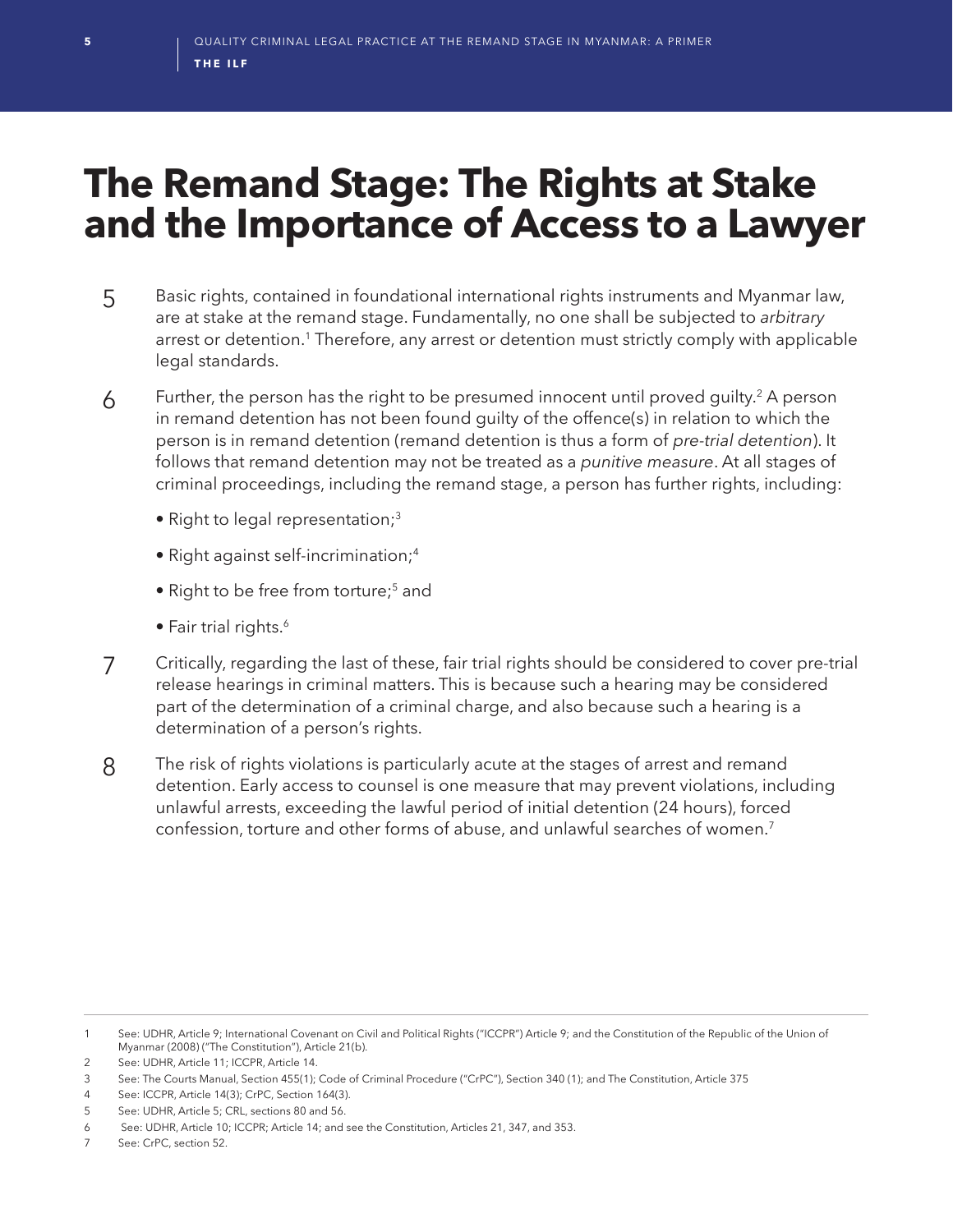# **Children on Remand: Rights and Access to a Lawyer**

- 9 In addition to the basic rights noted above, there are further rights that protect children in conflict with the law. The Convention on the Rights of the Child ("CRC") provides that arrest, detention or imprisonment shall be used only as a measure of last resort and for the shortest appropriate period of time.<sup>8</sup> Similarly, the effect of the Myanmar Child Rights Law ("CRL") should be considered to be that detention is a last resort. Relevant to the stages prior to conviction:
	- The CRL allows for diversion<sup>9</sup> before or during the police investigation.<sup>10</sup>
	- Police may release a child upon signing a bond.<sup>11</sup>
	- The Juvenile Court may release the child to a parent or guardian. Placement of a child in "Temporary Care Station"12 or "other appropriate place" is a last resort, when no bond is signed, and must be for as short a period as possible.<sup>13</sup>
	- In any event, the Juvenile Court may not issue an order for a child to be detained in police custody or prison.14

# **Access to a lawyer at the police station**

- 10 The CRL recognizes the right to have contact with parents, guardians, relatives and a lawyer at the time of arrest.<sup>15</sup> The presence of a lawyer at the police station at this early stage may ensure that police comply with the obligations imposed by the CRL.
	- Police are obliged to avoid: being threatening; coercion or unnecessary use of force; torture; and cruelty or inhuman treatment.<sup>16</sup>
	- Police may not keep a child in police custody, which is prohibited under any circumstance.17
	- Next, children may not be detained with adults; and girls must be supervised by women.<sup>18</sup>

<sup>8</sup> Article 37.

<sup>9</sup> See: CRL, sections 71-77, 80(i), 83, and 88.

<sup>10</sup> CRL, Section 71(b).

<sup>11</sup> CRL, Section 80(j).

<sup>12</sup> CRL, Section 3(l).

<sup>13</sup> CRL, Section 83(c)-(d).

<sup>14</sup> CRL, Section 83. Relevant to the stage after conviction, imprisonment should be considered a last resort: CRL, Section 88(a).

<sup>15</sup> CRL, Section 80(g).

<sup>16</sup> CRL, Section 80(c).

<sup>17</sup> CRL, Section 80(e).

<sup>18</sup> CRL, Section 80(f).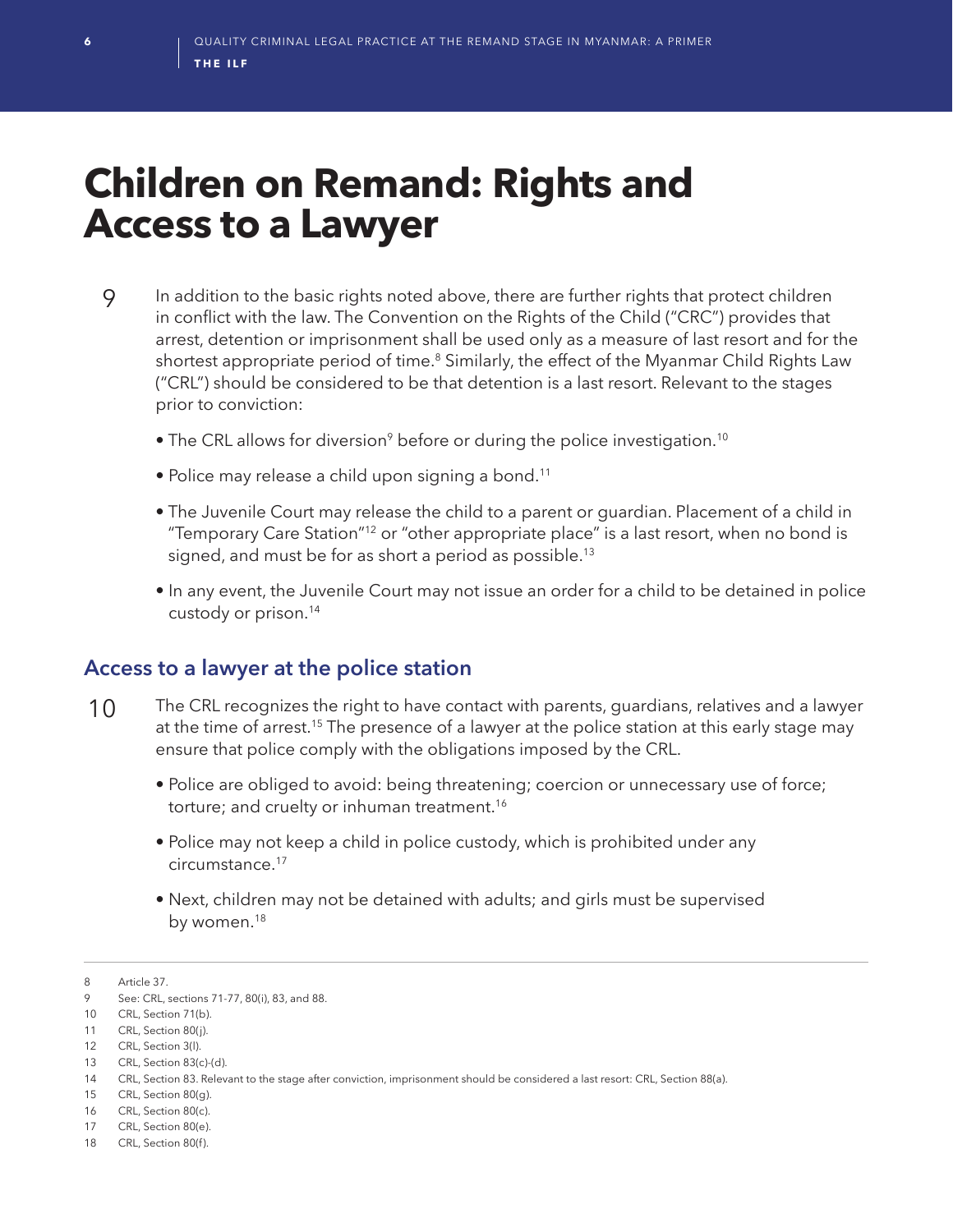11 Immediately upon arrest and detention, children are particularly vulnerable and may be in a heightened emotional state, impacting their ability to understand what is happening and decision-making. A defence lawyer who is able to meet with the client at this point is well placed to evaluate the condition of the child, help the child understand what is happening, and explain applicable legal procedures and rights.

## **Representation by a lawyer at the remand hearing**

- 12 Representation by a lawyer at the remand hearing may help secure the immediate release of a child in detention, often by facilitating a referral for diversion.
- 13 To do this, lawyers should file <sup>a</sup> Power of Attorney and release motion or diversion motion at the first remand hearing. Otherwise, children are typically ordered to be sent to a Training School<sup>19</sup> for the period of the remand. But, because of the shortage of Training Schools,<sup>20</sup> many children remain in police custody, often alongside adult detainees, in contravention of the CRL.
- 14 The following case study illustrates how the changing practices of the Juvenile Court in Sittwe regarding legal representation at the remand stage may prejudice children's ability to assert their rights.

#### **CASE STUDY 1**

#### **LEGAL REPRESENTATION AT THE REMAND STAGE IN THE JUVENILE COURT**

At a particular Juvenile Court, the Judges routinely granted the requests of the ILF lawyers to represent children at the remand hearing stage. As a result, the Court regularly released children into the care of their parents. In one such case in 2019, an ILF lawyer represented a child charged with possession of a drug for the purpose of sale.21 The lawyer was successful in obtaining release of the client at the second remand stage under section 83(c) of the CRL, such that the child was returned to the parents. Early access to a lawyer ensured that the child and parents were well-informed of rights and procedures and prepare effectively for the

release application. The child was able to live under the care and protection of the family, and was later able to secure work and use the income to support the family.

However, the Juvenile Court changed its practices. In effect, it exercised a discretion not to allow representation and release applications at the remand stage, which was applied generally to all cases. In 2020, an ILF lawyer represented a child charged with possession of a drug<sup>22</sup> (a less serious charge than possession for sale). The Judge refused the lawyer's request

*Continued on next page.*

<sup>19</sup> CRL, Section 3(j).

<sup>20</sup> At the time of writing, there were six training schools in Myanmar: three in Mandalay; two in Yangon; and one in Lashio.

<sup>21</sup> The Narcotic Drugs and Psychotropic Substances Law, Section 19(a).

<sup>22</sup> The Narcotic Drugs and Psychotropic Substances Law, Section 16(c).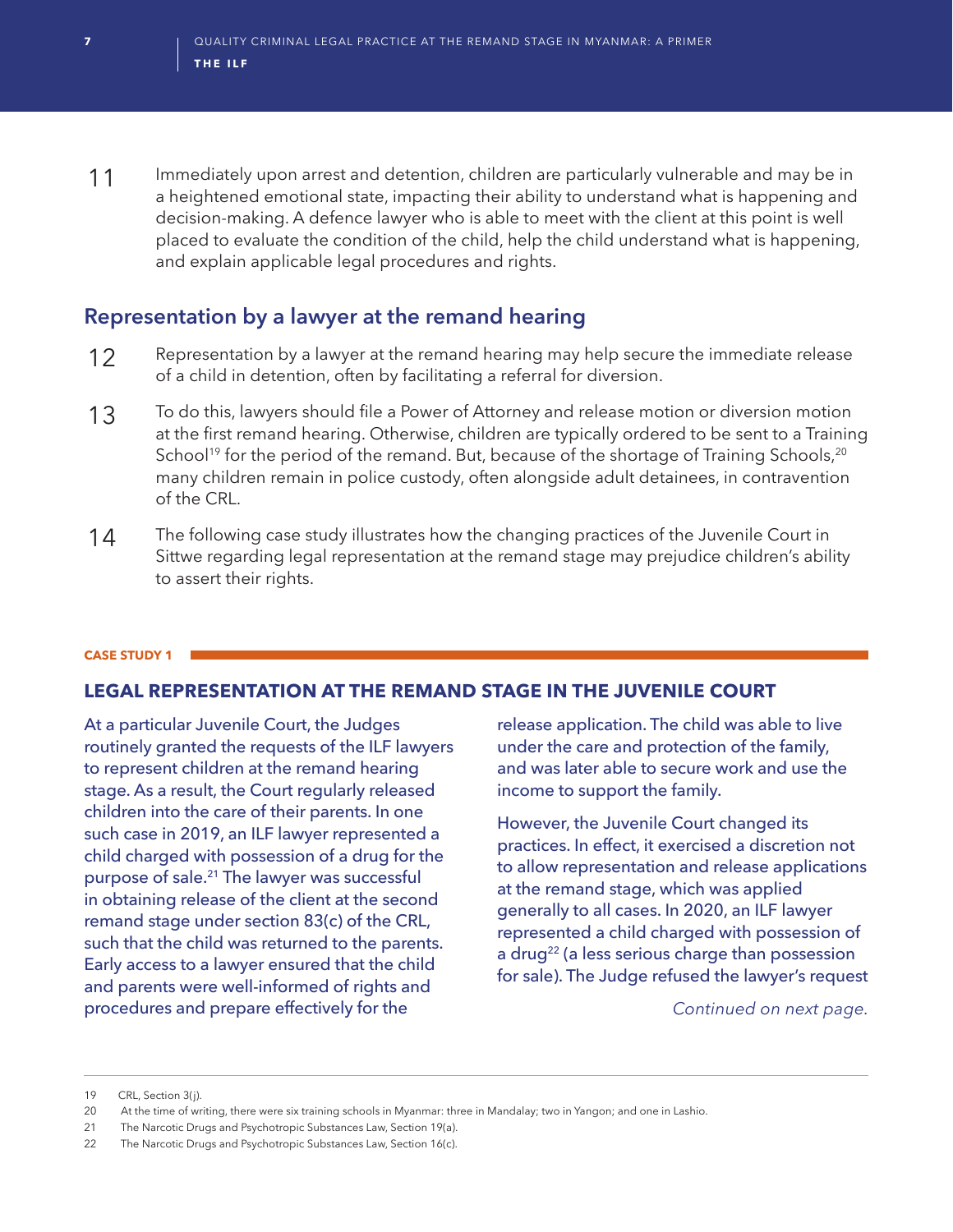#### **CASE STUDY 1** (CONTINUED)

to represent a juvenile client at remand, and did not accept the lawyer's application for release. There is no Training School in the area. The child remained in police custody for a month,

in the company of adult detainees, in breach of the CRL. This not only amplified the trauma of separation, but also exposed the child to negative influences.

In late 2020, cases of Covid-19 were recorded at the local police station. One of the children detained there was an ILF client and was hospitalized after being infected. Thereafter, the Juvenile Court systematically granted bail to The ILF's juvenile clients.

15 The violation of rights at the remand stage may also prejudice the accused's rights in subsequent stages of the criminal justice process, including fair trial rights. Early legal representation means the defence has more time to conduct independent investigations to better advance its defence theory, and ensure evidence is not lost. This is especially important in Myanmar because, ordinarily, after the remand period, once the case is opened and after the case management procedure, the Judge immediately calls the prosecution witnesses for examination. This is illustrated in the following case study.

#### **CASE STUDY 2**

### **EARLY LEGAL REPRESENTATION FOR ROBBERY CHARGES**

Three co-accused were arrested and charged with robbery under section 392 of the Penal Code. At the first remand hearing, the lawyer was able to file a POA. However, the Judge did not accept defence's submission objecting to the remand and requesting release. Instead, the Judge allowed a 15 day remand extension, without providing sufficient reasons to justify the finding that there were sufficient grounds to do so.

But the background work done to prepare the remand objection served as a basis for

the advancement of the defence theory. Through the initial client interview and ensuing independent fact investigation, defence identified a witness whose evidence was that a robbery did not take place.

At trial, this evidence, and the crossexamination of prosecution witnesses based thereon, resulted in the complainant indicating they did not want to pursue the case. The Judge found there was no case to answer and the accused were discharged under section 253(2) of the CrPC.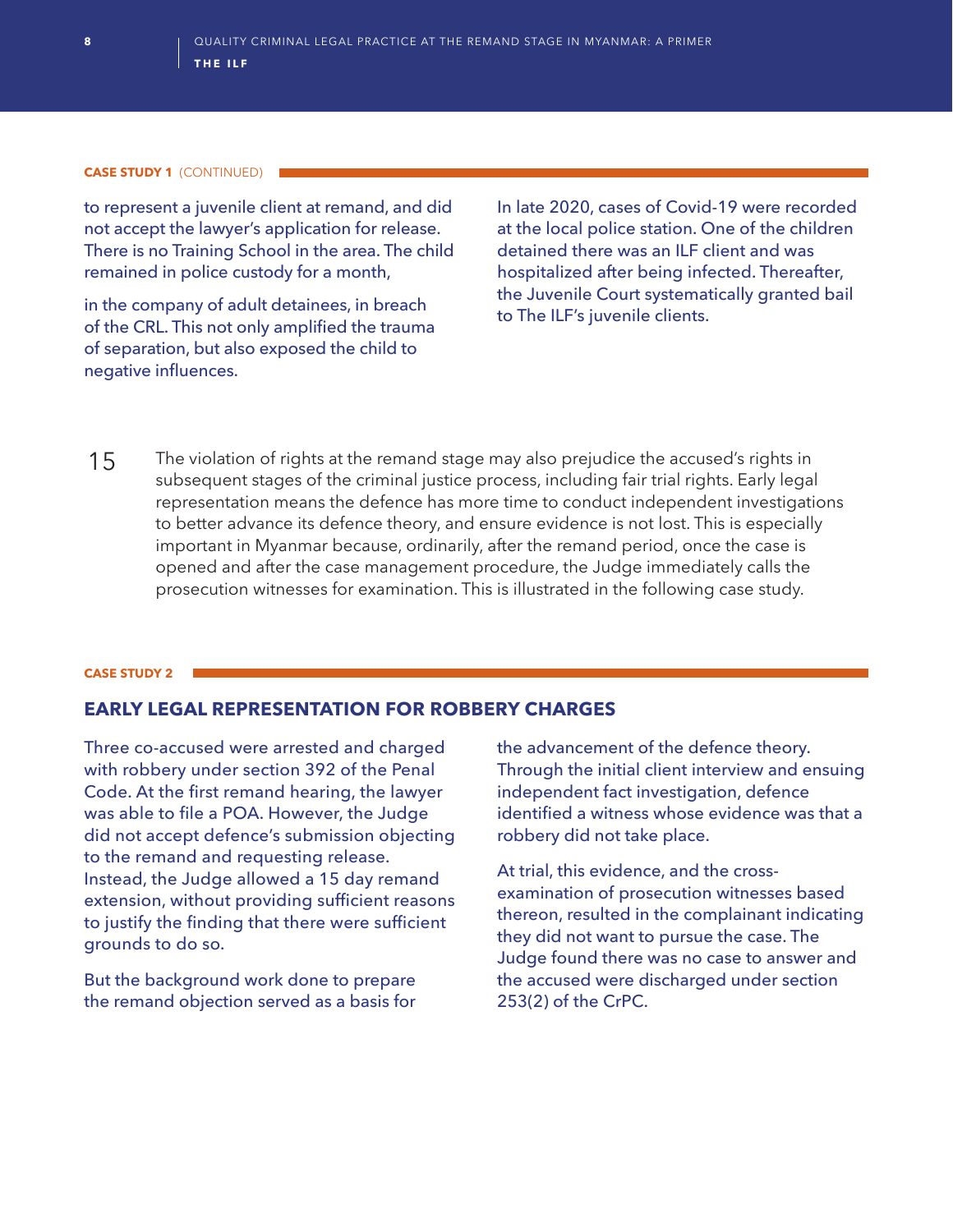# **Remand Procedure**

# **Arrest**

- 16 Section 54 of the CrPC sets out some of the bases on which police may arrest a person. They are broadly framed and include: any person who has been concerned in any cognizable offence<sup>23</sup> or a reasonable suspicion exists of the person having been so concerned; any person in whose possession anything is found which may reasonably be suspected to be stolen property and who may reasonably be suspected of having committed an offence with reference to such thing; and any person having in possession without lawful excuse, the burden of proving which excuse shall lie on such person, any implement of house-breaking.<sup>24</sup> Information received from an informant has to be reduced to writing, by the police officer-in charge, and signed by the informant in the First Information Report ("FIR").25
- 17 Courts may issue warrants of arrest, which may be executed by police.<sup>26</sup>

# **First remand hearing within 24 hours of arrest**

- 18 Under section 61 of the CrPC, if a person has been arrested without a warrant, the person may not be detained for a period that is longer than reasonably necessary in the circumstances. Further, the period of detention may not exceed 24 hours unless a special order of a Magistrate is obtained under section 167 CrPC. (Sections 61 and 167 of the CrPC use the word "Magistrate". But it should be noted that, in this document, "Magistrate" and "Judge" are generally used interchangeably.) This 24 hour period only excludes the time necessary to travel from the place of arrest to the police station; and from there to the Magistrate's Court. Therefore, public holidays, weekends (and other matters) should not be considered a justification to exceed that period.<sup>27</sup>
- 19 Longer detention without the permission of the Magistrate is unlawful. It may be challenged by seeking a writ of habeas corpus issued by the Supreme Court (see articles 296 and 378 of the Constitution). Alternatively, directions of the nature of habeas corpus may be sought from a State or Regional High Court under section 491 of the CrPC.
- 20 Subject to certain qualifications, a person arrested in accordance with a warrant shall be brought without unnecessary delay before the Court.<sup>28</sup>

<sup>23</sup> The definitions section of the CrPC (section 4) provides that cognizable offences include offences in the second schedule in relation to which there may be an arrest without warrant. For example, theft, handling stolen goods, and certain types of aggravated assaults are cognizable. The basic form of assault is not.

<sup>24</sup> CrPC, Section 54 (1).

<sup>25</sup> CrPC, Section 154.

<sup>26</sup> CrPC, Sections 75 and 81.

<sup>27</sup> See Chapter III, paragraph 18 Days of Sitting, Courts Manual.

<sup>28</sup> CrPC, Section 81.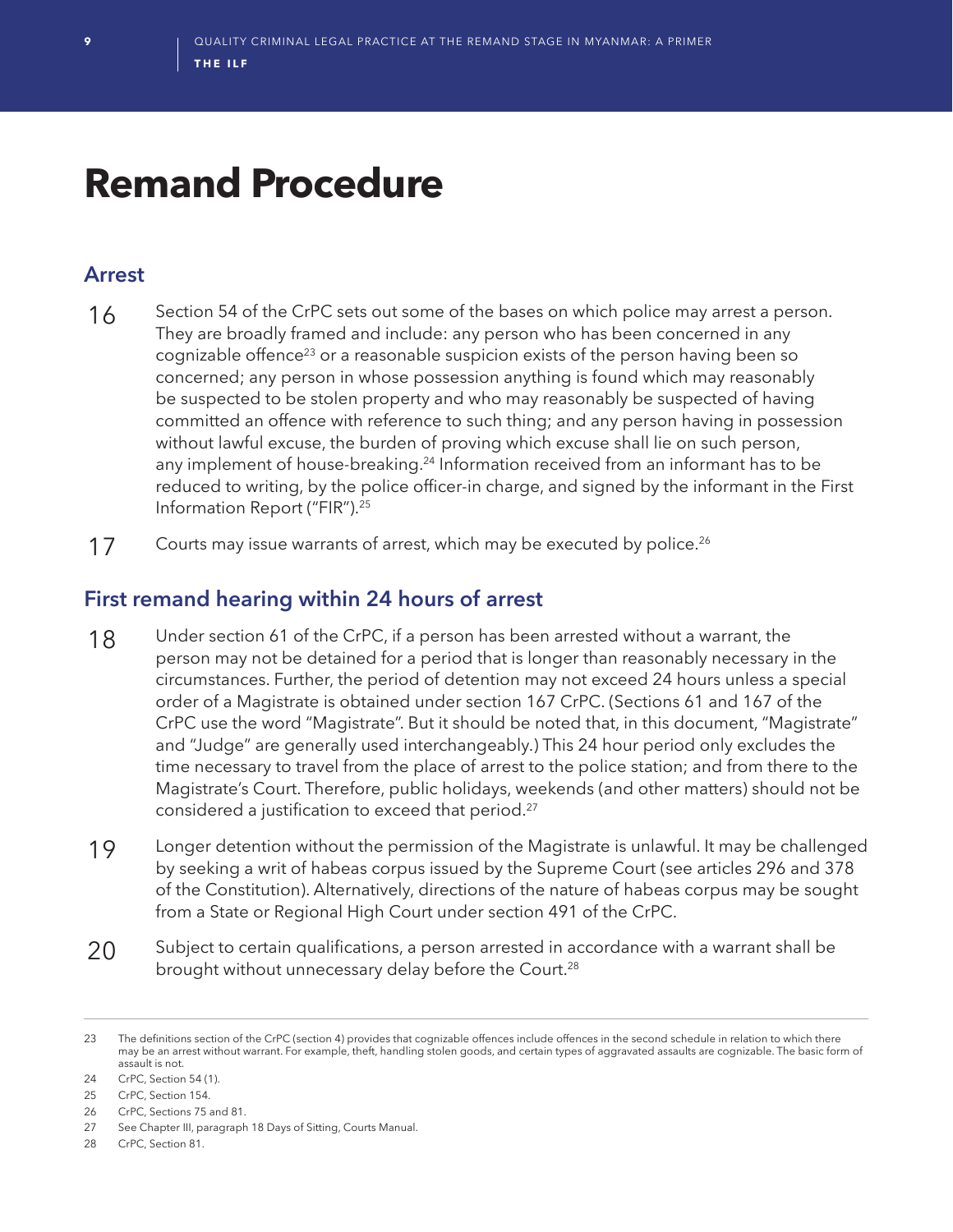# **Obligations on police to release person**

21 If upon investigation, it appears to the police officer that there is no sufficient evidence or reasonable ground of suspicion to send the accused to a Magistrate, the accused must be released on police bail on his/her personal bond (with or without sureties).<sup>29</sup> If the offence is bailable, the police officer must release the accused on bail upon taking security.<sup>31</sup>

# **Police applications to extend detention**

- 22 Police may apply to extend detention under section 167 of the CrPC. Sub-sections 167(1) and (2) of the CrPC provide that, if it appears that the investigation cannot be completed within 24 hours and there are grounds for believing that the accusation or information is well-founded, police shall bring the detained person to court and also forward "entries in the diary hereinafter prescribed relating to the case" to the court. The police are required to provide an up-to-date case diary to the Magistrates, which would show the ground for the application.<sup>32</sup> The Magistrate may then authorize an extension of the detention (which is considered in detail below).
- 23 Critically, a proper construction of section 167 means that the onus is on the police to make the application for an extension. It may also mean that, as a general starting point, the onus is on police to satisfy the Magistrate that an extension is appropriate.

## **Accused must be brought before Court and be given the opportunity to show cause**

24 Importantly, the accused must be brought before the Magistrate and must be given the opportunity to show cause against the accusation: "No remand, however, may be made under section 167 until the accused has been brought before a Magistrate and has had the opportunity of showing cause against the accusation."33

# **Role of Remand Magistrate**

- 25 An application for extension of detention under section 167 of the CrPC may be made to a Magistrate. Subsection 167(2) provides that the Magistrate *may* authorize detention. Various provisions provide guidance about how this discretionary power is to be exercised.
- 26 First, sub-sections 167(1) and (2) require (at least implicitly) that the Magistrate peruse the police's case diary before exercising the power to extend the period of detention.34

31 CrPC, Section 170(1).

34 CrPC, Section 167(2).

<sup>29</sup> CrPC, Section 169.

<sup>30</sup>  The CrPC definitions sections (section 4) provides that: "bailable offence" means an offence shown as bailable in the second schedule, or which is made bailable by any other law, for the time being in force; and "non-bailable offence" means any other offence." For example, theft is not bailable. Most forms of assault are bailable.

<sup>32</sup> Paragraph 1349, Burma Police Manual, Volume II, Fifth Edition, 1940 ("Police Manual").

<sup>33</sup> Courts Manua, Paragraph 403(1). Police Manual, Paragraph 1349.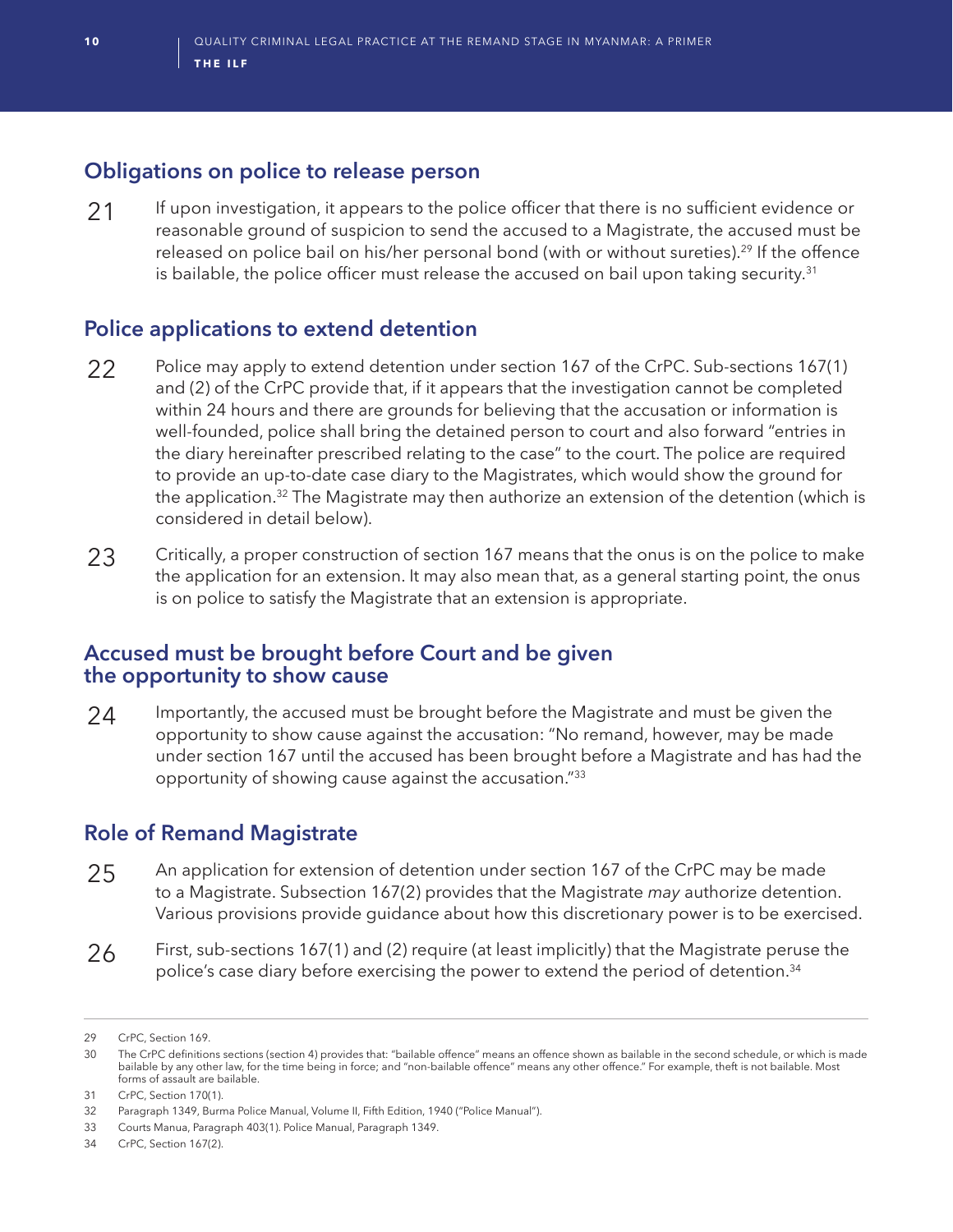- 27 Next, it should be considered that the Magistrate needs to ascertain whether the "accusation or information is well-founded." A literal reading of section 167 may suggest that this threshold requirement is for police to consider.<sup>35</sup> But such an interpretation would mean the Magistrate has no work to do, and would render the requirement that the Magistrate peruse the diary meaningless, and is therefore not sustainable.
- 28 Any request for remand by the police should also be scrutinized by Law Officers of the Law Offices in Myanmar.<sup>36</sup>

## **Court's power under section 344 of the CrPC to postpone or adjourn proceedings**

- 29 The Court has a separate power to postpone or adjourn proceedings under section 344 of the CrPC, and may remand an accused for a term not exceeding fifteen days at a time.<sup>37</sup>
- 30 (If the police investigation is completed within the time allowed under section 167 of the CrPC, remand should not be granted on the ground that witnesses are absent or the police need more time to arrest another suspect, or any similar ground.<sup>38</sup> In such instances, the charge sheet should be submitted, leaving it to the Court to postpone commencement of the trial using its powers in section 344 of the CrPC.<sup>39</sup>)
- 31 In exercising its power under section 344, the Magistrates must determine whether there is a "reasonable cause for remand". It is further provided that: "If sufficient evidence has been obtained to raise a suspicion that the accused may have committed an offence, and it appears likely that further evidence may be obtained by a remand, this is a reasonable cause for a remand."40
- 32 Such a test may also be applicable when the Court considers applications for extensions of detention under section 167.

# **Court's obligations and powers to grant bail**

33 In relation to a person arrested or detained without warrant for an offence that is *not nonbailable* (and who has not already been released on the basis of a bond), the Court shall bail the person if the person is willing to give bail, under section 496 of the CrPC.

37 CrPC, Section 344(1).

<sup>35</sup> CrPC, Section 167(1).

<sup>36</sup> See: Section 36, The Attorney-General of the Union Law; and Rules 71-73, The Attorney General Rules 2016.

<sup>38</sup> Courts Manual, paragraph 407. Police Manual, paragraph 1351.

<sup>39</sup> Courts Manual, paragraph 407. Police Manual, paragraph 1351..

<sup>40</sup> CrPC, Section 344(2). The explanation about reasonable cause was added in 2016.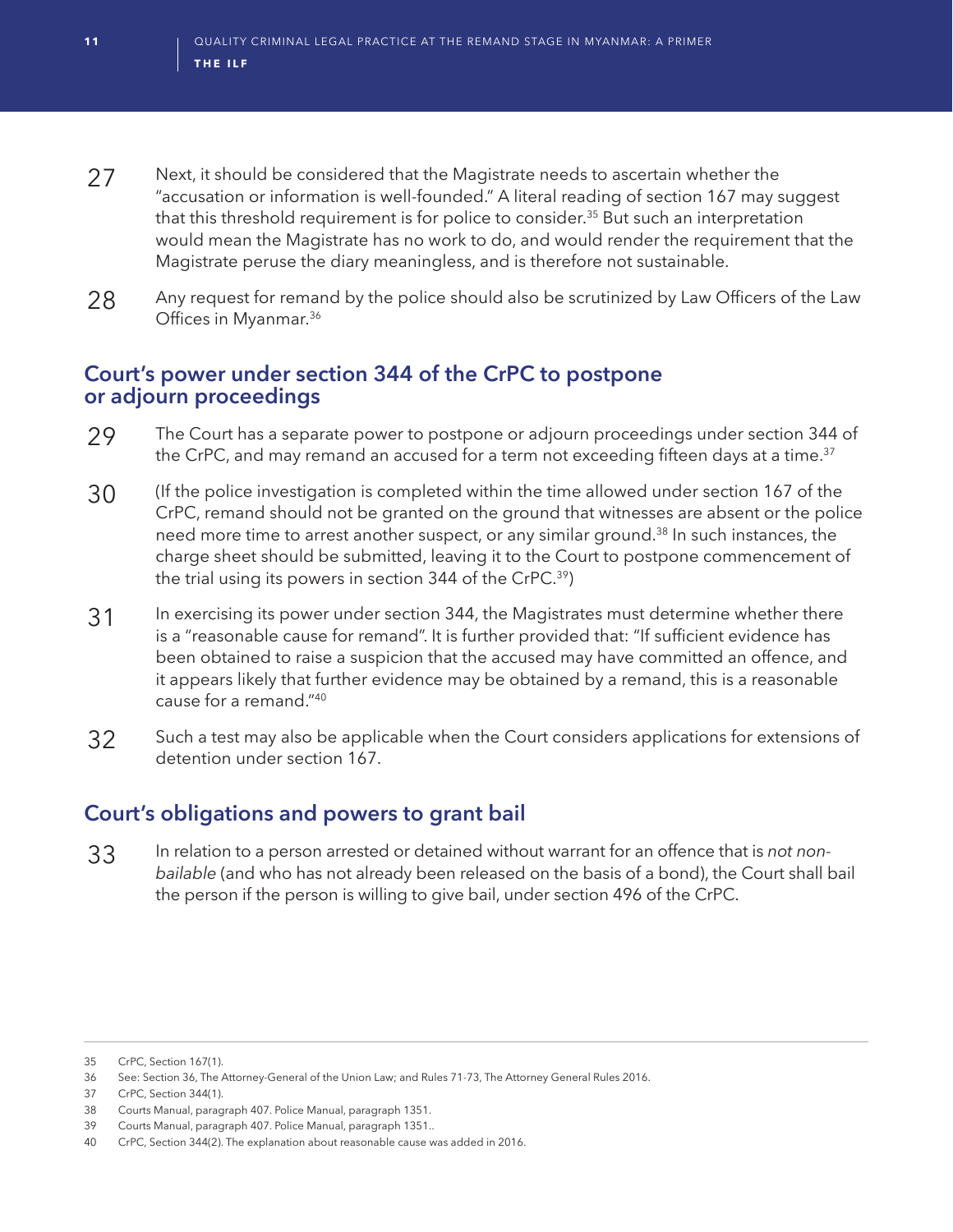- 34Section 497 is concerned with bail in relation to a person arrested or detained for a *nonbailable* offence. It appears it may be summarized as follows:
	- A Magistrates *may* release the person on bail.
	- However, if there are reasonable grounds for believing that the person is guilty of an offence punishable by imprisonment of 20 years or more, a Magistrate *shall* not release a person. But this appears to be qualified as follows: the Court may direct that *any person under the age of sixteen years or any woman or any sick or infirm person accused* of such an offence be released on bail.
	- Finally, if it appears that there are not reasonable grounds for believing that the accused has committed a non-bailable offence, but that there are sufficient grounds for further inquiry into his guilt, pending the inquiry, the Magistrate *shall* release the person on bail or bond.

## **Limitations on Magistrates' powers under section 167**

35 There are limitations on the Magistrate's powers under section 167. The period cannot exceed 15 days for charges for which the maximum penalty is less than seven years. The period cannot exceed 30 days for charges for which the maximum penalty is not less than seven years.<sup>41</sup>

# **Requirement to provide and record reasons for remand**

36 Sub-section 167(3) of the CrPC provides that: "A Magistrate authorizing under this section detention in the custody of the police shall record his reasons for so doing." Furthermore, "[t]he reasons for granting a remand must be definite. A bald statement that the police want time to examine witnesses is not sufficient. The facts which give rise to the suspicion that the accused has committed an offence, and the direction in which further investigation can be made, should be specified."42 Generally, it may be observed that the Magistrate is required to ensure and record the need for police custody, and why the police custody is necessary for an effective investigation. There are further requirements regarding the location in which a person is kept in custody.43

# **Juvenile Court**

For children accused of criminal offences, the Juvenile Court cannot issue a detention order to hold the child either in police custody or prison under any circumstances.<sup>44</sup> During the remand period, the Magistrate should immediately place the child, with or without a bond to ensure good conduct, in the custody of the "parent or guardian or temporary care station or another appropriate place".45

42 Courts Manual, Paragraph 405(2).

44 CRL, section 83(e).

<sup>41</sup> CrPC, Section 167(2).

<sup>43</sup> Courts Manual, Paragraph 404.

<sup>45</sup> CRL, section 83(c) and (d)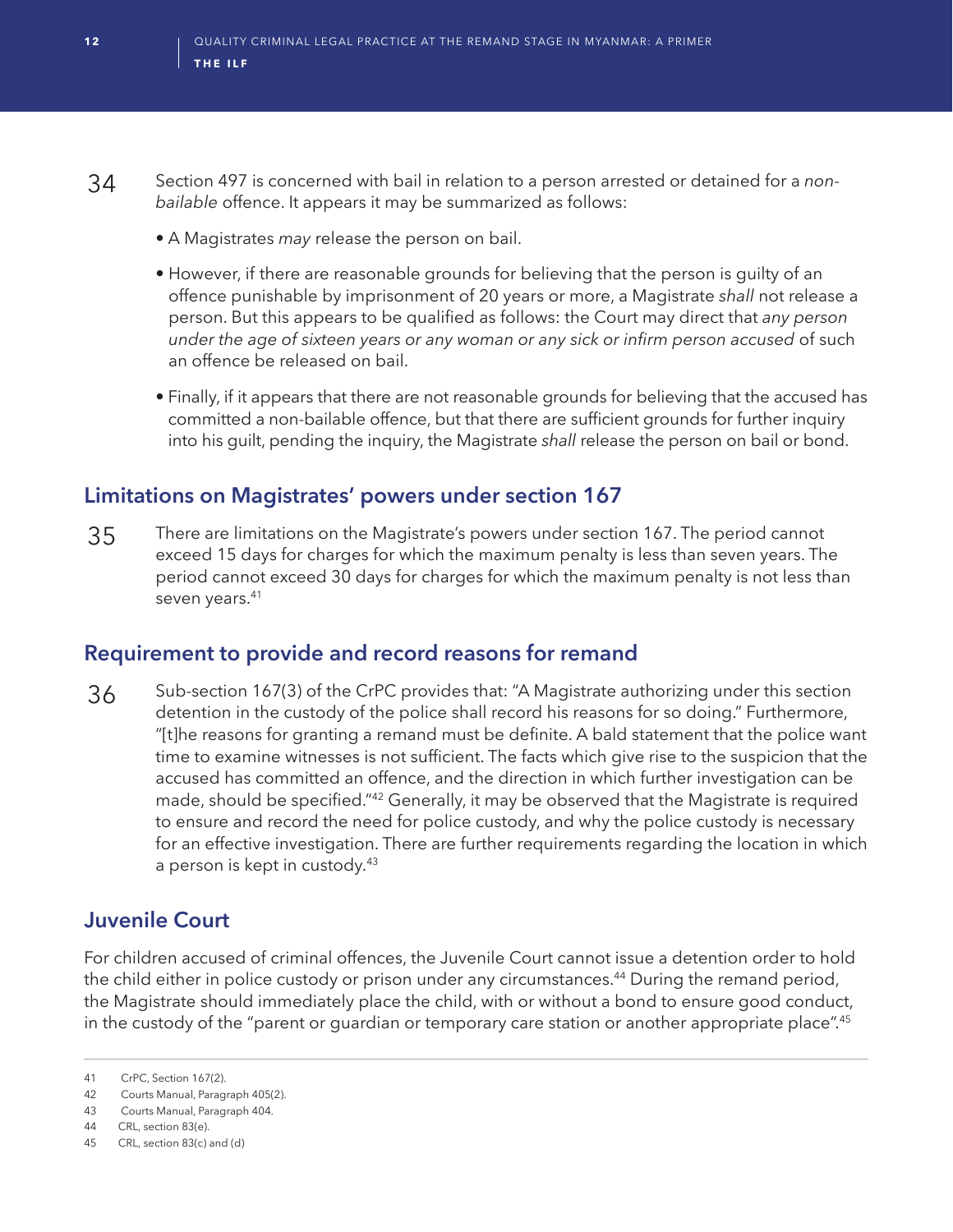# **Legal Representation at the Remand Hearing: The Law**

- 37 The importance of legal representation at the remand stage is self-evident given the complexity of the relevant laws. Under Myanmar law, every accused has the right to legal representation.46 This includes all stages of criminal proceedings, from the point of registration of the FIR, through to investigation, arrest, remand, trial, and appeal. An accused held in custody has the right to counsel from the outset of their detention.<sup>47</sup>
- 38 Insisting on the realization of these provisions in practice is key given the Court's practice not to allow a lawyer to register a POA, a practical issue discussed in detail below.

# **Child's right to legal representation**

- 39 A child's right to legal representation in the early stages of the criminal procedure is contained in the CRL. It is consistent with the rights to legal representation contained in article 40 of the CRC (ratified by Myanmar in 1991). The CRL codifies the role of lawyers.
	- It places an obligation on police to allow the child to meet with a lawyer upon arrest (section 80(g)).
	- The Juvenile Court shall allow parents, guardians, relatives, friends, or any other suitable person to examine, make applications or statements on the child's behalf in order to defend the child (section 84(c)).
	- A child is entitled to the enjoyment of the rights in the CRL if there is any possibility the child may not have attained the age of 18 years (section 79).
- 40 The following discussion of recent amendments to the Legal Aid Law emphasizes that these amendments do not limit the right to legal representation contained in the CRL, Constitution and CrPC.

47 See: page 32, Fair Trial Guidebook for Law Officers.

<sup>46</sup> See: Constitution, Article 375; CrPC, Section 340, CrPC; Courts Manual, Paragraph 455.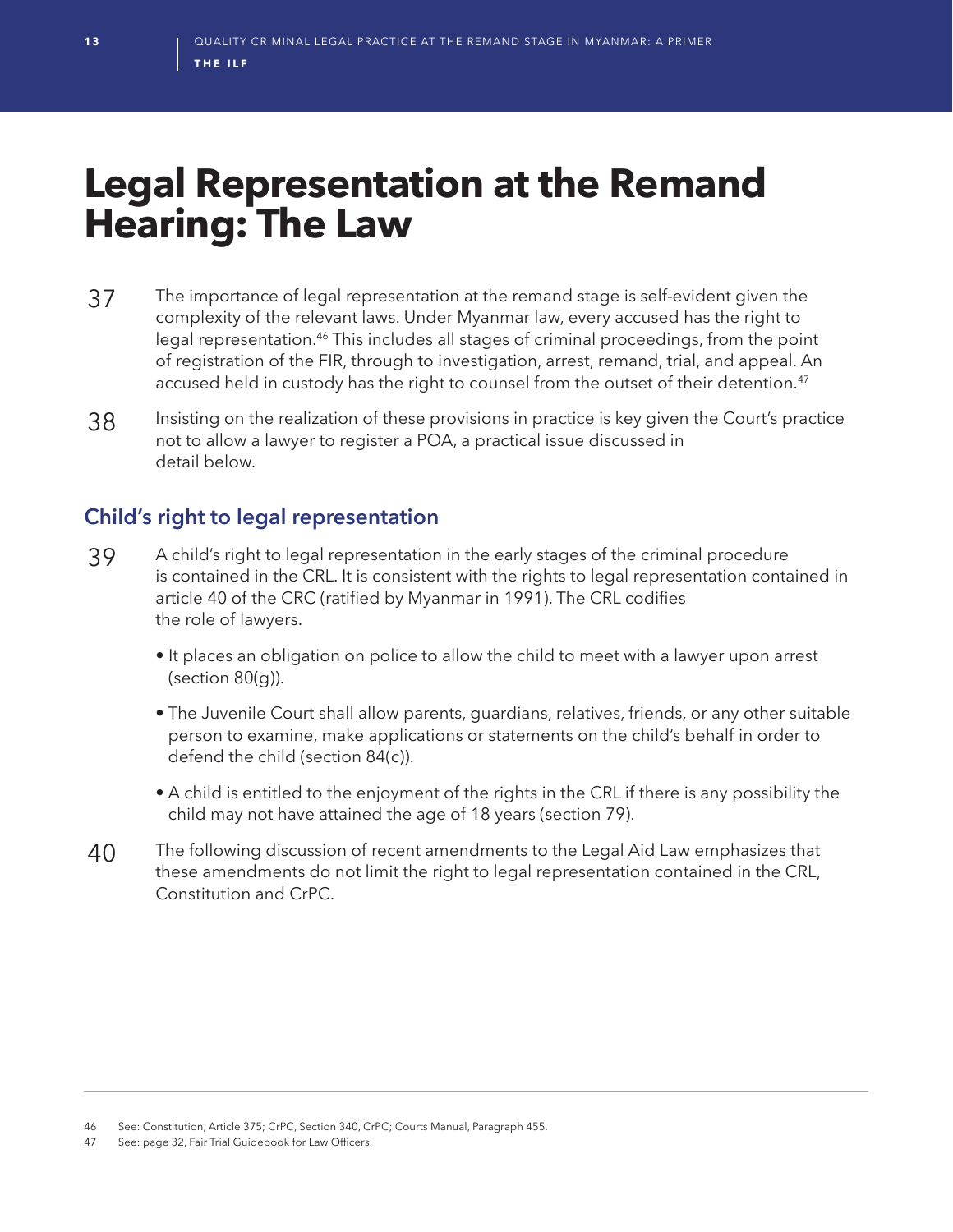### **NOTE ON THE LEGAL AID LAW 2016 AND THE AMENDMENT OF APRIL 2021**

This note has been added to address recent concerns regarding the curtailment of free legal aid at the remand stage in the aftermath of the Amendment of April 2021 to the Legal Aid Law.

The legal Aid Law was enacted in 2016. One of its basic principles is the obtaining of fair and effective legal assistance expeditiously at different levels of criminal proceedings.<sup>48</sup> The purpose for enacting the Law was to guide the creation of a state funded legal aid system.

The Amendment of April 2021 made significant changes to the Law.

- The definition of "legal aid eligible person" originally included the categories of persons arrested, accused and detained. The Amendment of 2021 removed these categories.
- Originally, one of the objectives of the Legal Aid Law under section 3(e) was to "reduce unlawful and unnecessary use of detention in police custody and prison while conducting criminal investigation and inquiry." The Amendment of 2021 deleted section 3(e).
- Originally, the Legal Aid Law included a provision (section 25) that assigned the statefunded legal providers with a duty to facilitate legal representation at the police station and in Court at the remand hearing to persons detained or arrested. The Amendment deleted this provision.

These amendments heightened concerns that access to a lawyer at police stations, training schools and other detention centers at the time of arrest, police investigation and remand hearings was restricted. This is not the case.

The Amendment does not impact the right to a lawyer under the Constitution and other laws, including the CRL. The Amendment only limits the functions and role of state-funded legal aid extended through legal aid boards. It does not restrict private lawyers or lawyers working with non-governmental organisations to represent their clients at the remand stage, upon receiving instructions from their clients.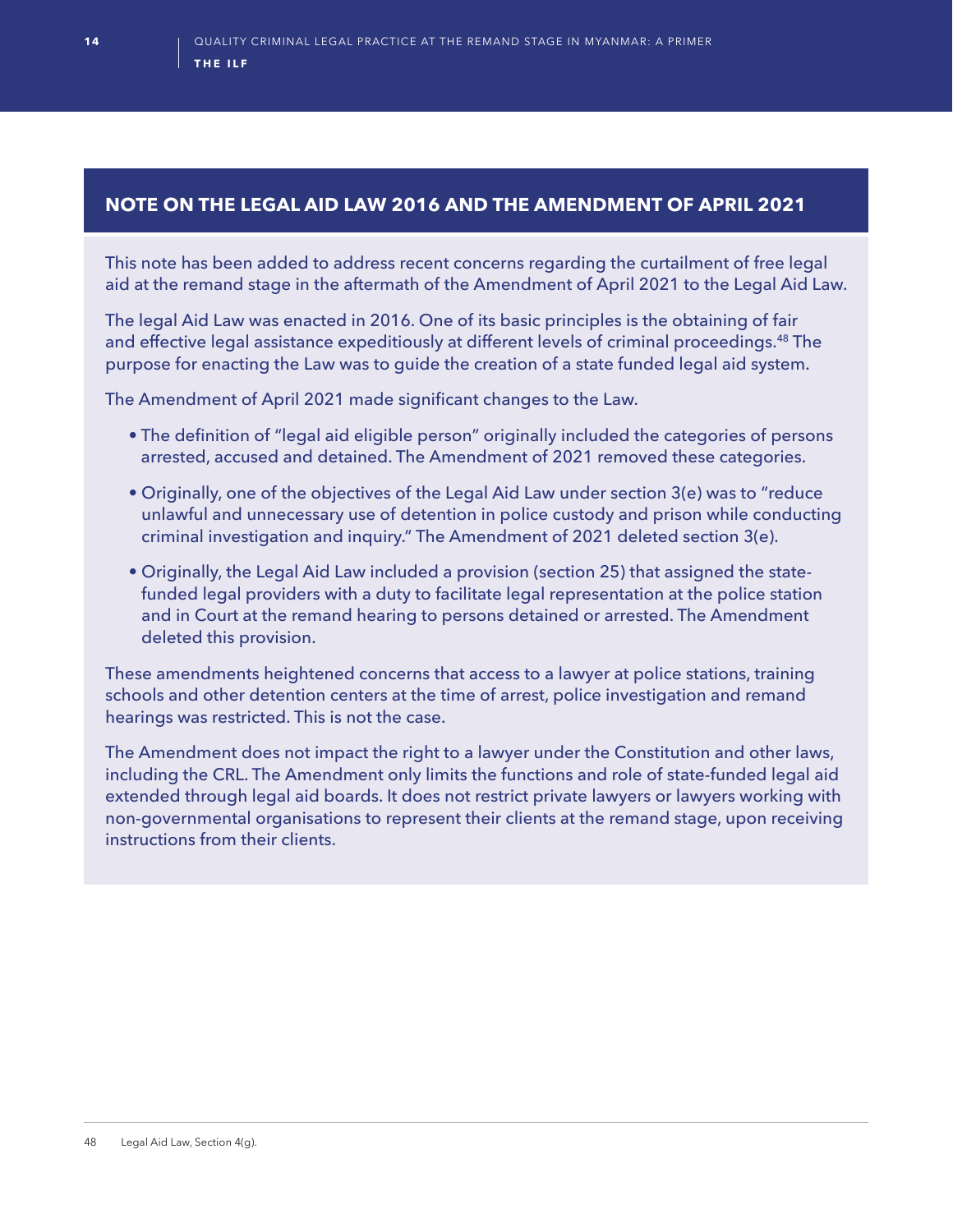# **Legal Representation at the Remand Hearing: The Situation on the Ground**

41 Courts often refuse to accept the POA filed by the defence lawyer on behalf of the client. The common explanation offered by Judges is that there is no formal Court file to maintain the record of the POA. This leads to Judges refusing to hear bail or release arguments from lawyers at the remand stage because there is no formal Court case open yet (and therefore no opportunity for lawyers to make arguments). The other reasons that are cited are that legal representation "is not important yet" or "it is still too early". Often the Court staff treat lawyers who make efforts to represent clients at the remand stage as an inconvenience in the Court proceedings.

# **Juvenile Court**

42 The ability of lawyers to represent child detainees at the remand stage is often constrained by police's refusal to grant access to detainees. In violation of section 80(g) of the CRL, police do not routinely contact lawyers when a child is arrested. When a lawyer does attend, police often do not allow lawyers into the police station where a child is being held. Remand hearings are scheduled without notice to parents and guardians who may be able to contact a lawyer. Indeed, the role of the defence lawyer at the remand hearing is generally not well understood nor recognized. The refusal to allow a POA to be filed is an issue in Juvenile Courts also. Thus, children are often not represented at remand hearings.

# **Placement in the custody of a training school**

- 43 In practice, children are typically placed in the custody of a training school during the remand period. This practice contradicts the underlying preference in the CRL in favor of a child's liberty. The practice of using the training school during remand may come from a lack of understanding of the conditions in training schools and the harm that such a placement causes. There appears to also be a misconception that custody in training school does not amount to detention. In fact, pre-trial placement in a training school is harsher because children are under the authority of the police investigating the case, and not under the authority of the training school headmaster.
- 44 Because training school is not considered detention, the time spent in a training school is not considered in remission. A consequence of this is that children often may prefer to plead guilty, thus avoiding the wait for trial in custody which will not be taken into account in sentencing if the trial outcome is not favorable. Trial delays due to the pandemic have further contributed to this trend.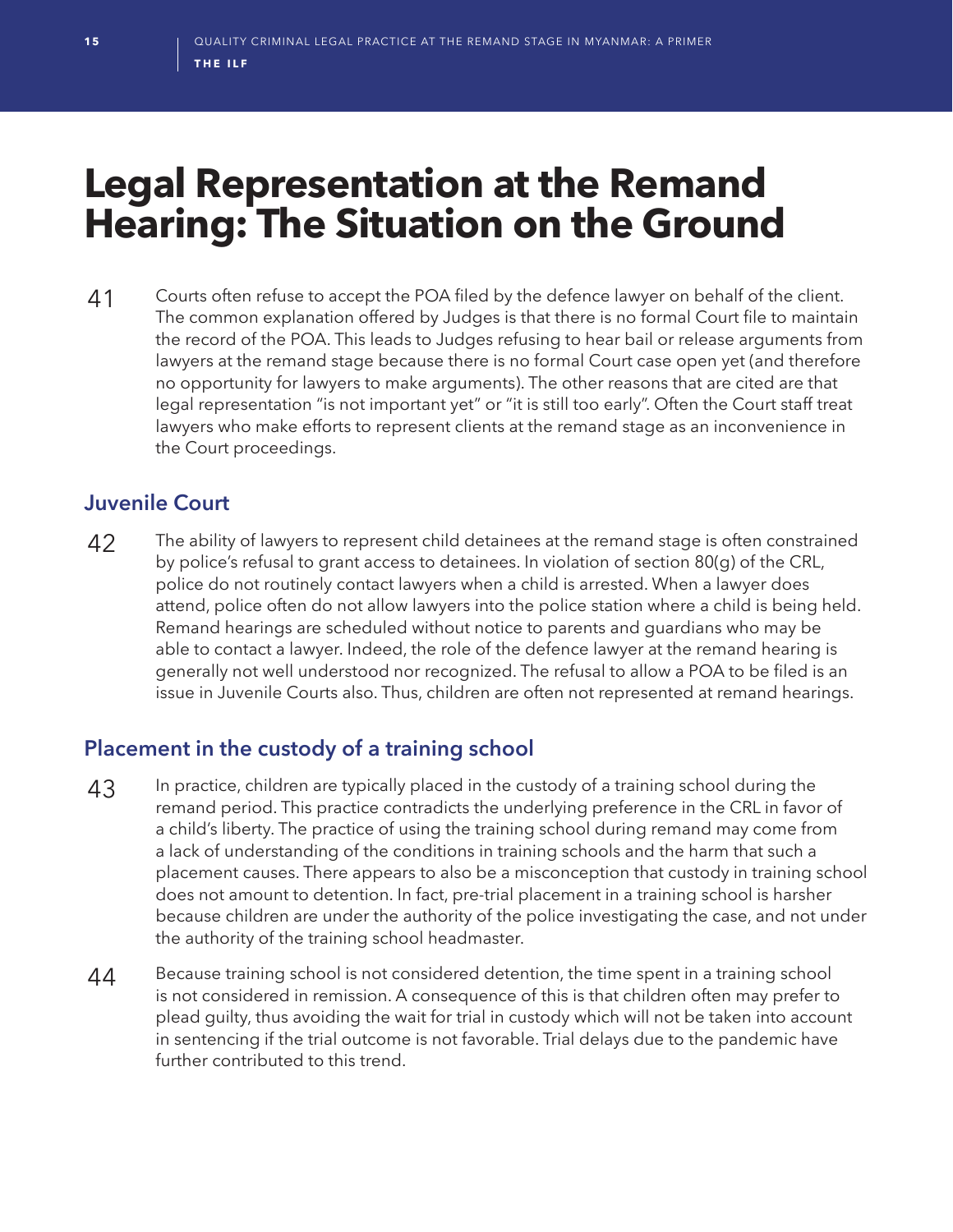# **Data regarding representation at the remand stage**

- 45 Research suggests that representation at the remand stage in Myanmar is very uncommon indeed.49 Regarding juvenile justice, practitioners recently shared some of the challenges faced by children in the remand period:<sup>50</sup>
	- There is a lack of schools that offer vocational training or education for children to access during remand and trial.
	- Orphans in police custody still have difficulty in getting bail since they do not have guardians into whose custody they may be placed.
	- There is insufficient communication and coordination between the police and social welfare officials.
- 46 The ILF's lawyers typically learn of cases when a potential client is already in custody in a police station or training school. Data collected between January 2018 and December 2020 shows that ILF lawyers attempted to file a POA at the remand stage in 66 cases. Judges accepted the POA in only 20 cases. In relation to juveniles, 24 POA were filed and only three were accepted.

#### **TABLE 1**

#### **DATA OBTAINED FROM THE ILF'S REMAND DATABASE**

JANUARY 2018 – DECEMBER 2020

| <b>STATE</b>    | <b>POA FILED</b> |                 | POA ACCEPTED   |                 | <b>POA DENIED</b> |                 |
|-----------------|------------------|-----------------|----------------|-----------------|-------------------|-----------------|
|                 | <b>ADULT</b>     | <b>JUVENILE</b> | <b>ADULT</b>   | <b>JUVENILE</b> | <b>ADULT</b>      | <b>JUVENILE</b> |
| YANGON          | 14               | 3               | 7              | $\overline{2}$  | $\overline{7}$    |                 |
| <b>MANDALAY</b> | $\overline{4}$   | 13              | 3              |                 |                   | 12              |
| <b>PATHEIN</b>  | 16               | $\overline{4}$  | $\Omega$       | 0               | 16                | 4               |
| LASHIO          | 3                |                 | $\mathfrak{D}$ | 0               |                   |                 |
| <b>SITTWE</b>   | 5                | 3               | 5              | 0               | $\Omega$          | 3               |
| <b>TOTAL</b>    | 42               | 24              | 17             | 3               | 25                | 21              |

<sup>49</sup> See: Justice Base, *Legal Practice Brief 5: Remand*, 2019, p 4. See also: Tharthi Myay Foundation, Baseline Research by Myanmar Lawyers, Everyday Injustice: *Criminal Proceedings and Fair Trials in Myanmar*, 2020.

<sup>50</sup> International Bridges to Justice, *Overcoming Challenges in Juvenile Criminal Justice System in Myanmar: Report of the virtual roundtable on experiences and practices from access to justice practitioners*, 2020.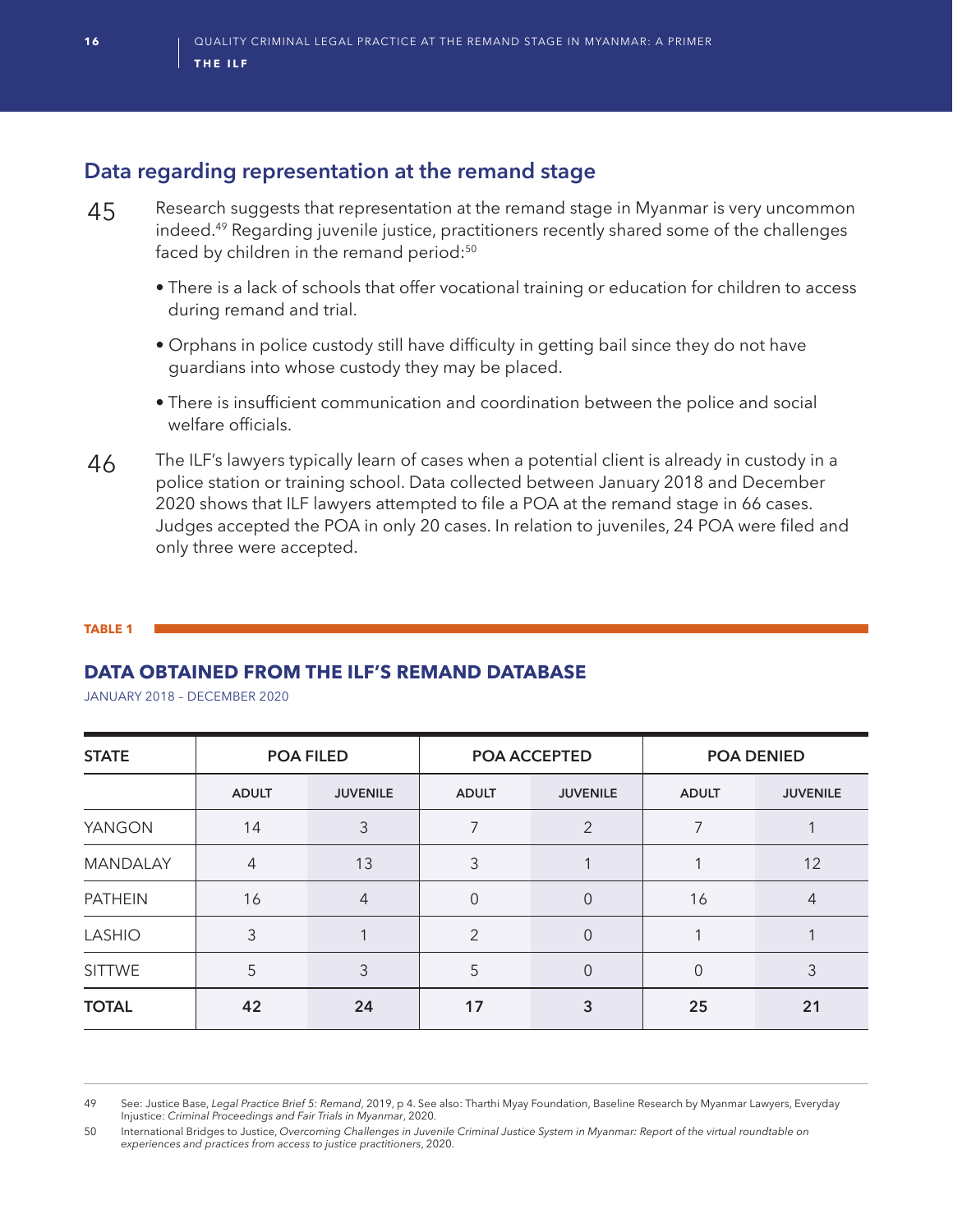#### **TABLE 2**

### **THE REASONS EXPRESSED BY THE JUDGES TO NOT ACCEPT THE POA AT THE REMAND STAGE IN THE CASES ENUMERATED IN TABLE 1**

| <b>COURT'S REASONING</b>                                                                                                                                    | <b>COURT</b>                                                                                   |
|-------------------------------------------------------------------------------------------------------------------------------------------------------------|------------------------------------------------------------------------------------------------|
| The court has no power to decide on release at this stage and<br>the lawyer should go to the police station to seek legal remedy.                           | Southern District Court, Yangon                                                                |
| The client confessed to the crime and therefore the POA on<br>behalf of the client cannot be accepted.                                                      | Thanlyin Township Court, Yangon                                                                |
| The age verification process was not yet complete and the<br>accused was charged with murder.                                                               | Mandalay Juvenile Court                                                                        |
| The Judge did not give any reasons but verbally directed<br>the police to open the case expeditiously without formally<br>accepting the POA.                | Patheingyi Township Court,<br>Mandalay (Juvenile)                                              |
| There is no rule or law that specifically mentions that Judges<br>have to accept a POA at the remand stage.                                                 | Thaketa Township Court in Yangon                                                               |
| Since there is no formal case file in the Court, the Judge cannot<br>accept the POA.                                                                        | Dawbon Township Court, Thingangjun<br>Township Court, North Okkalapa<br>Township Court, Yangon |
| No one files POA and release requests at the remand stage.                                                                                                  | Mandalay District Court and<br>Mandalay Juvenile Court                                         |
| Since the same lawyer will be filing a POA and representing<br>the accused during trial, no additional POA was required to be<br>filed at the remand stage. | Mandalay Juvenile Court                                                                        |
| No one can file the POA at the remand stage because the file<br>will be sent to the police station.                                                         | Pathein Township Court                                                                         |
| The case is still not formally opened in the Court, there is<br>no Court file.                                                                              | Pathein Township Court (Adults<br>and Juveniles), Sittwe Township Court<br>(Juvenile)          |
| The accused was not brought to the Court for the remand<br>hearing and the POA could not be accepted in his absence.                                        | Pathein Township Court                                                                         |
| File the POA when the case is formally opened in Court.                                                                                                     | Lashio Township Court<br>(Juvenile and Adult)                                                  |
| No formal order, Judge gave POA to the police.                                                                                                              | Patheingyi Township Court, Mandalay<br>(Juvenile)                                              |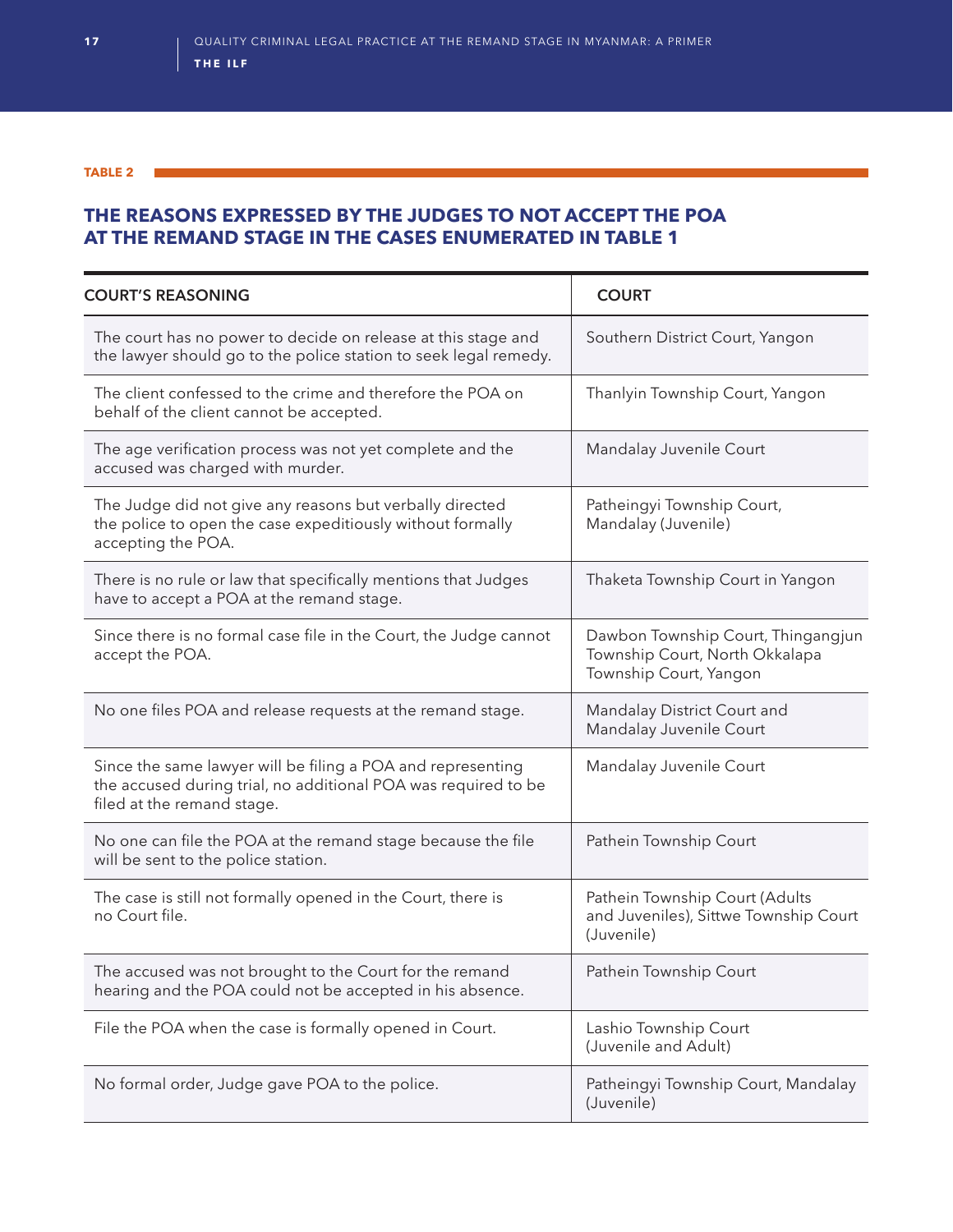#### **TABLE 3**

### **THE REASONS EXPRESSED BY THE JUDGES TO DISALLOW REMAND OBJECTIONS RAISED BY THE LAWYERS IN THE CASES ENUMERATED IN TABLE 1**

| <b>COURT'S REASONING</b>                                                                                                                                | <b>COURT</b>                                                   |  |
|---------------------------------------------------------------------------------------------------------------------------------------------------------|----------------------------------------------------------------|--|
| The Judge asked the lawyer to go to the police station to<br>object to remand extension.                                                                | Lashio Township Court                                          |  |
| Since the juvenile Judge was not available on that day, the<br>alternative presiding judge refused to intervene because he<br>was not a juvenile judge. | Lashio Township Court (Juvenile)                               |  |
| The accused had already spent 28 days in the police lock-<br>up. The Judge granted two more days of remand (to make it<br>complete 30 days).            | Lashio Township Court,<br>Patheingyi Township Court (Juvenile) |  |
| There is no need to file remand objection at the time of the<br>second remand request.                                                                  | Sittwe Township Court (Juvenile)                               |  |
| Remand objection was denied because the remand period<br>can be extended up to 30 days.                                                                 | Pathein Township Court                                         |  |
| As per section 167 CrPC remand period can be extended up<br>to 30 days.                                                                                 | Mandalay District Court                                        |  |
| The case is still at the remand stage and the client could<br>potentially be accused in other criminal cases.                                           | Mandalay Juvenile Court                                        |  |
| The Judge will consider the release request when the case<br>formally opens in Court.                                                                   | Patheingyi Township Court (Juvenile)                           |  |
| The Judge has only granted "custody" and not detention.<br>The lawyer can approach the police for release on police bail.                               | Mandalay Juvenile Court                                        |  |
| Remand request by the police was granted for investigating<br>the case.                                                                                 | Mandalay District Court                                        |  |
| The Judge did not give any grounds for rejecting the remand<br>objection and release request.                                                           | Patheingyi Township Court (Juvenile)                           |  |
| The accused has to be medically examined.                                                                                                               | North Okkalapa Township Court,<br>Yangon                       |  |
| The police investigation is still pending.                                                                                                              | Thingangjun Township Court,<br>Dawbone Township Court, Yangon  |  |
| The remand objection cannot be heard because the Judge<br>is not authorized to accept the POA at this stage.                                            | Dawbone Township<br>Court, Yangon                              |  |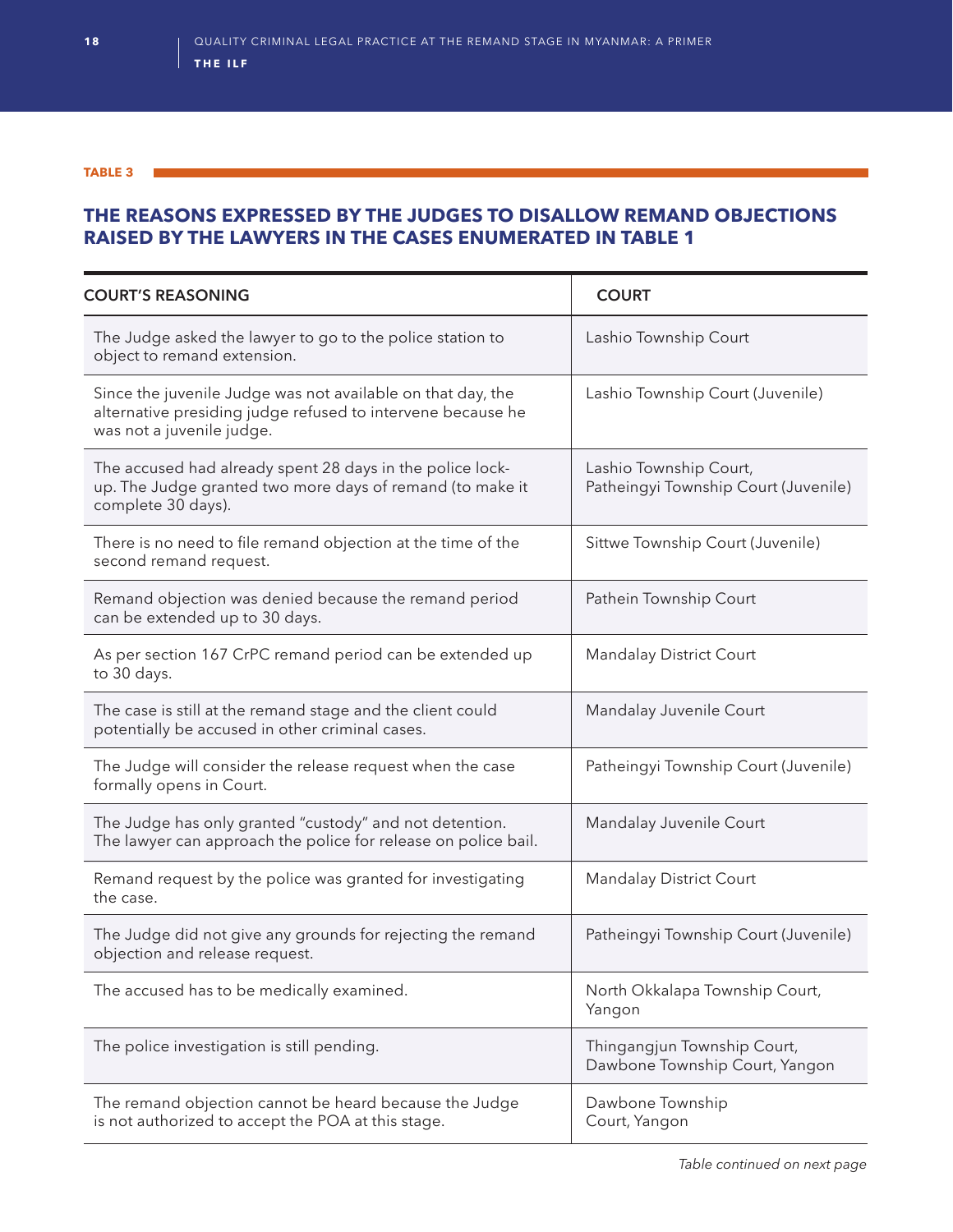#### **TABLE 3** (CONTINUED)

### **THE REASONS EXPRESSED BY THE JUDGES TO DISALLOW REMAND OBJECTIONS RAISED BY THE LAWYERS IN THE CASES ENUMERATED IN TABLE 1**

| <b>COURT'S REASONING</b>                                                                                                                                                                                                                  | <b>COURT</b>                                                           |
|-------------------------------------------------------------------------------------------------------------------------------------------------------------------------------------------------------------------------------------------|------------------------------------------------------------------------|
| The offence of cheating is punishable with a maximum sentence<br>of up to seven years and therefore 30 days of remand period<br>was permissible under section 167 CrPC.                                                                   | Thingangjun Township Court, Yangon                                     |
| The Judge cannot accept the POA and therefore he cannot<br>accept the remand objections. This stage involves police<br>discretion and therefore the Judge cannot make any decisions<br>at the remand stage.                               | Thaketa Township Court, Yangon                                         |
| The judge did not accept the POA at remand because no law<br>or rule specifically mentions that the Judge has the authority to<br>accept POA at the remand stage and therefore, he was unable<br>to accept any motions or oral arguments. | Thaketa Township Court, Yangon                                         |
| The police had sufficient ground to conduct further<br>investigation.                                                                                                                                                                     | Thingangjun Township Court, Yangon                                     |
| It is still the remand period.                                                                                                                                                                                                            | Chan Mya Thar Zi Township Court,<br>Mandalay,<br>Sittwe Township Court |

# **Representation at the Remand Stage: Practical Guidance**

47 Defence lawyers should consider the following practical guidance to advocate for the protection of the rights of their clients at an early stage.

### **Initial client interview**

48 To ensure effective legal representation, defence lawyers should make every effort to meet with their clients at the earliest possible stage. At the early stages, the defence lawyer should conduct an initial client interview. It should cover key issues relevant at that point, which includes the following: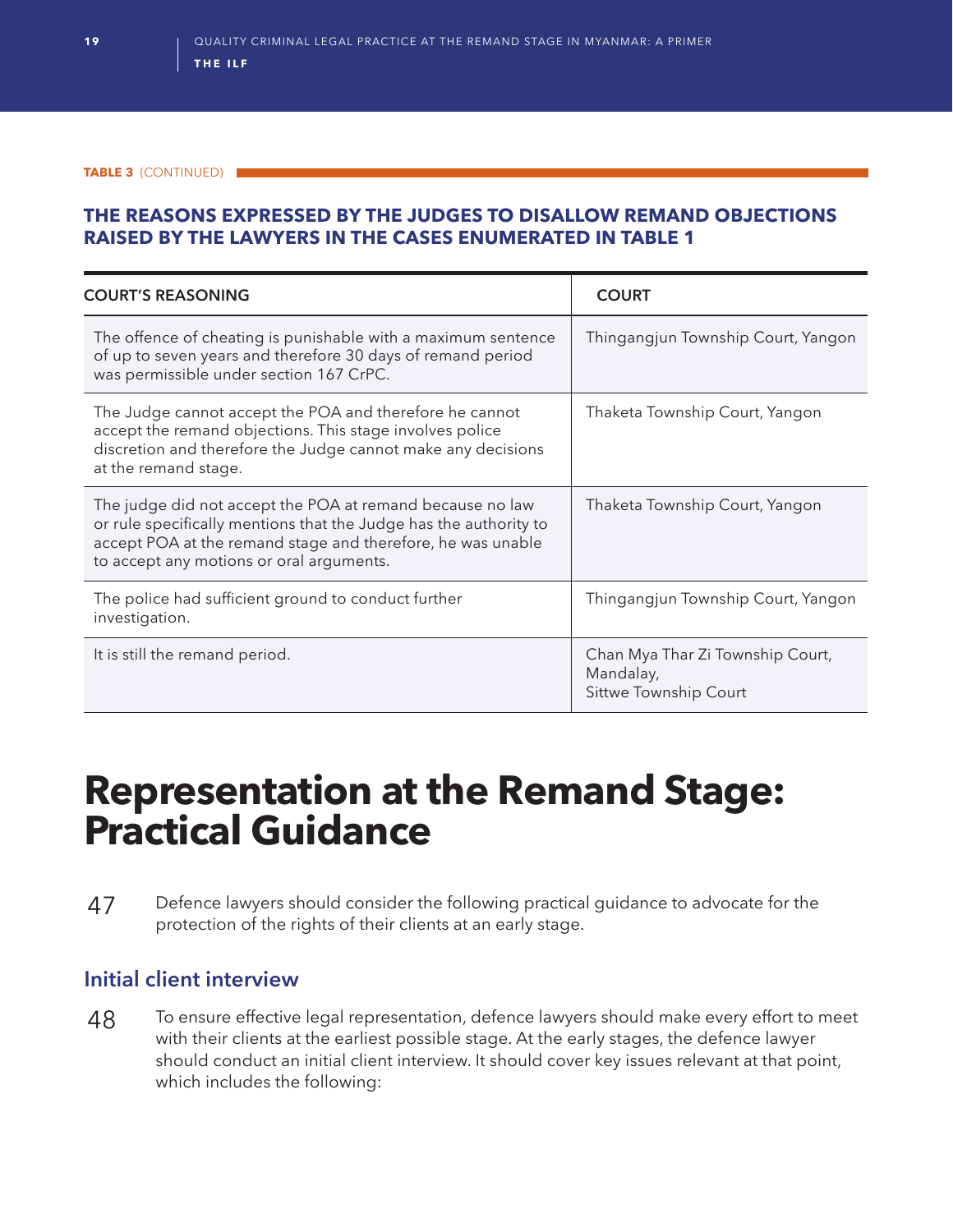- The lawyer should advise the client of: the charges filed against the client; their rights; the Court procedures; their options; procedures to apply for bail; and the evidence provided by the prosecution to support the charges.
- The lawyer should seek instructions about: the client's social, economic and family background and situation; and any physical or mental health issues the client has or had.
- The lawyer may also consider seeking instructions about: the client's narrative of the incident; and potential defence theory.
- 49 Subsequently, the defence lawyer must keep the client continuously informed and involved in the case. The lawyer should also assess the risks of a client statement to the police or remand Judge regarding the accusations. Additionally, a lawyer should document allegations of abuse, and document any injuries sustained by the client.

# **Filing the POA**

- 50 The lawyer should ensure the POA is signed at the earliest possible opportunity, usually either in the police or Court detention facilities. After conducting the initial client interview, the remand POA should be filed at the remand hearing in the Court. The acceptance of the POA will enable the lawyer to advance arguments on behalf of the client, including for release.
- 51 More often than not, the POA is not readily accepted by the Judge. Lawyers should be prepared to convince the Judge that legal representation is a right of every accused at any stage of criminal legal proceedings, including the remand stage. Reliance may be placed on the laws and arguments canvassed above.<sup>51</sup> Lawyers may consider preparing written submissions in support of their oral arguments.

# **Client may file the release motion and remand objection directly**

52 If the POA is not accepted by the Judge, the release motion and remand objection may be signed and filed by the client directly. Lawyers representing clients at this early stage can still play an important role in advising clients about this possibility and supporting them to do this. Clients may need significant assistance understanding the full contents and implications of documents they are signing.

# **Request to police station chief to release the client**

53 Judges often refuse to intervene at the remand stage because they erroneously believe (only) the police may release an accused during the investigation stage. Therefore, lawyers may also request the police station chief to release the client (on police bond).

<sup>51</sup> Two case law decisions regarding bail are cited in the Annexure. Practitioners should be sure to familiarise themselves with the decisions in their entirety before relying on them. There may also be other relevant cases.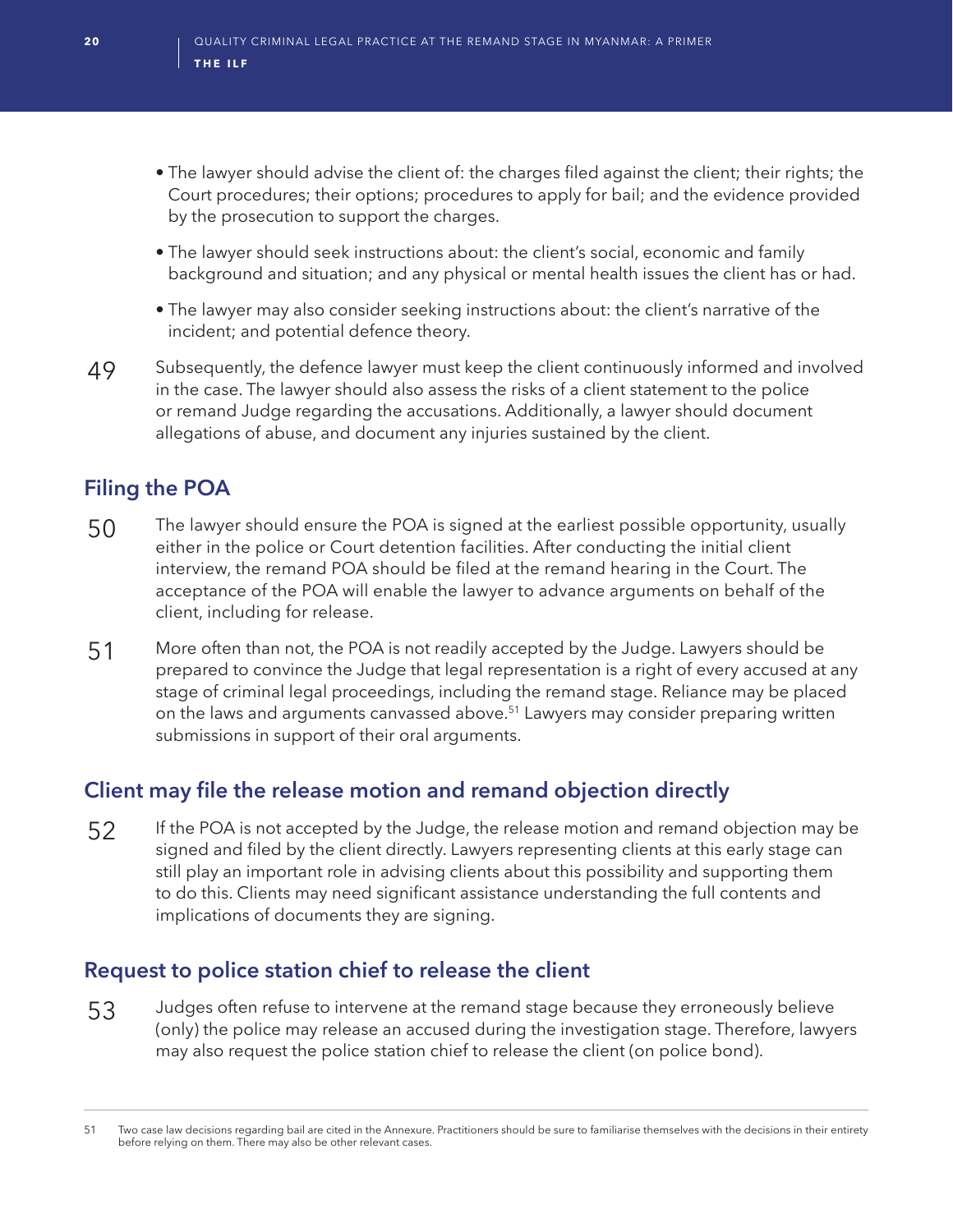# **Objecting to the remand request made by the police**

54 During the initial client interview, the lawyer should also discuss and seek instructions from the client to frame arguments to object to remand. The lawyer should consider matters such as the date of arrest, the charges and police accusations, potential alibi, potential eyewitnesses that may support a defence case, extraneous reasons for falsely implicating the client, the nature of the relationship between the accused and complainant, and family and social background. The lawyer may also consider the client's narrative; and defence cases that may be made on the basis of the narrative.

# **Legal grounds for objecting to an application for extension of detention**

- 55 Some of the legal grounds that could be raised to object to the remand request are as follows:
	- Pre-trial custody is a deprivation of liberty and punitive in nature as it violates the inherent right to be presumed innocent until proven guilty according to law.
	- If the accused is not brought to Court within 24 hours of arrest, the lawyer should file a release request on the grounds that the detention is illegal. Similarly, if the accused is not brought to the Court by the police at the designated remand hearing date, the lawyer should challenge the detention as illegal and in violation of the fundamental right to personal liberty and freedom.
	- If the arrest does not comply with sections 54 and 154 of the CrPC, or other requirements, the remand detention should be challenged. Such illegalities should be put on the record at an early stage. Evidence obtained through an unlawful detention may not be admissible and may be the subject of an exclusion application.<sup>52</sup>
	- The request for remand extension does not specify the reason why more time is needed for the police to investigate the case.
	- The police have no reasonable grounds for seeking remand.
	- The remand request does not specify the facts which give rise to the suspicion that the accused has committed an offence.
	- There is insufficient evidence to justify the remand.
	- The remand request does not specify the purpose of detention with regards to the direction in which further investigation can be made.
	- Children accused of crime cannot be detained in police custody and any interrogation should be conducted in the presence of parents and lawyer after the child is entrusted to the parents/ guardians.

52 Such evidence is sometimes described as "fruit of the poisonous tree". See: The ILF, *Pretrial Motions: A Primer for Legal Aid Lawyers*, 2021.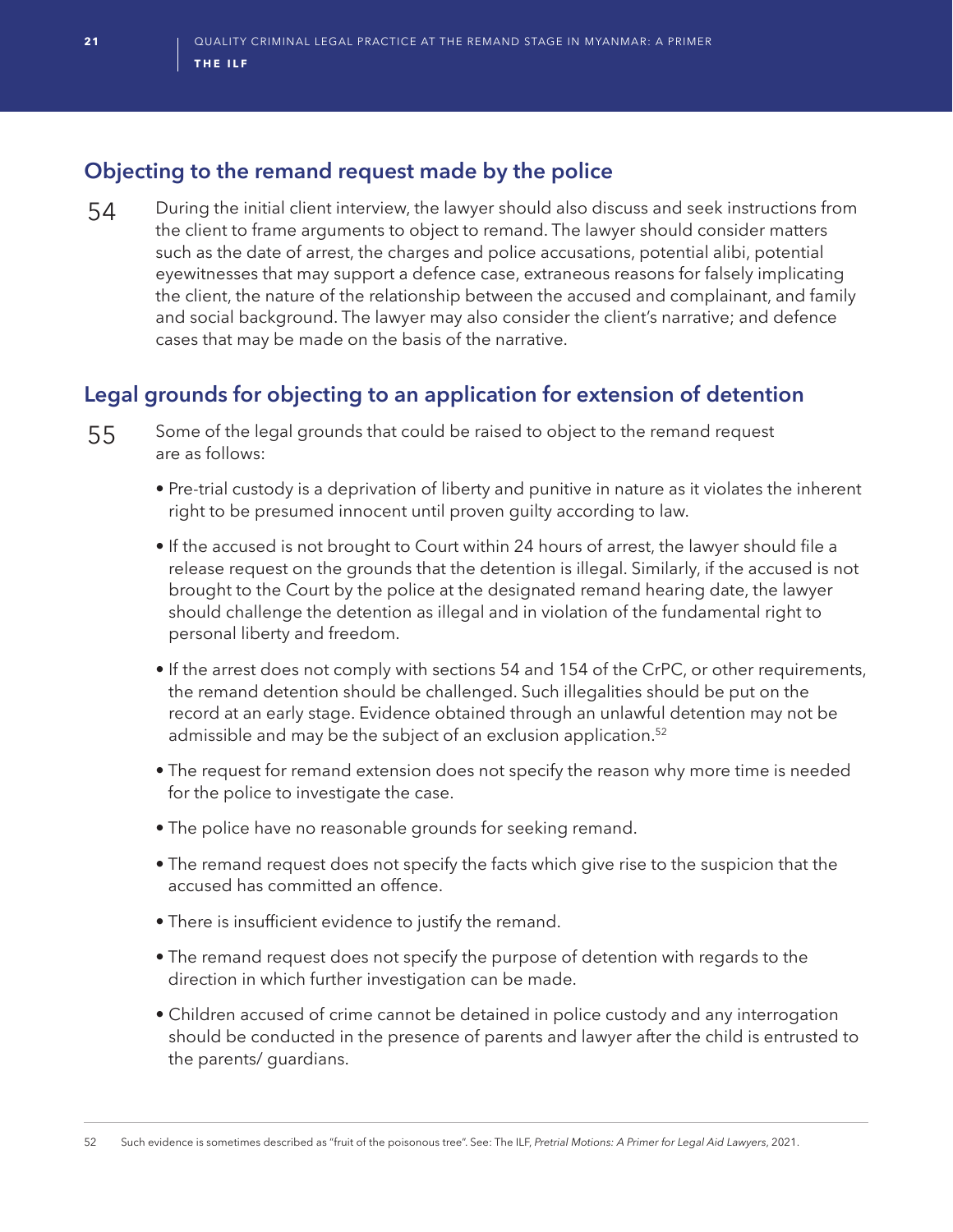## **Court should insist that police provide specific reasons to justify extending detention**

56 Defence lawyers should request that the Court insist that the investigating officer provides reasons to further detain the client. Specifically, they should be required to specify what remains to be done that would justify detention. This means police should also be required to provide information about the stage and direction of the investigation. Often, the investigation can proceed and there is no need to extend detention.

### **Court's non-compliance with requirements to provide adequate reasons may form basis of application for release**

- 57 When <sup>a</sup> Judge grants <sup>a</sup> remand extension, the specific reasons for such detention must be written on the back of the remand application. If the Judge fails to provide the specific reasons in writing for the extension of remand, the order purporting to detain him is not in accordance with the law. Defence lawyers should request that the accused be released on bail. If the remand order is issued without sufficient legal basis, defence lawyers can file a revision motion challenging the order as illegal and improper and seeking release of the accused from detention. Therefore, it is important to immediately apply for a copy of the Court's remand order.
- 58 The following case study illustrates how some of the arguments may be made in practice.

#### **CASE STUDY 3**

### **LEGAL GROUNDS TO OBJECT TO EXTENSION OF DETENTION FOR DRUG CHARGES**

The accused was arrested for charges under the Drug Law. The lawyer represented the accused at the second remand hearing. The lawyer argued that the investigating officer had had adequate time to conduct the investigation. Further, during the pandemic, the client should not be sent to prison due to the increased risk to his health.

The lawyer's arguments were based on section 403 of the Court Manual, section 167 of the CrPC, and case law on bail, and the principle of the presumption of innocence.

The Judge asked the police and Law Officer to explain further about the reasons why second remand was being sought. The investigating officer responded that the

medical reports, expected to be received in twenty days, were the reason for his request for a second remand. The law officer further argued that a second remand was permissible due to the fact that it was a drug case with a sentence of ten years which meant that a remand of total 30 days is allowed. The lawyer filed written objections to the remand on the following grounds:

1. The police had already detained the client for 15 days, which is sufficient time to investigate. The 30 day period is the *maximum number* of days. It does not mean the accused necessarily needs to undergo maximum period of remand.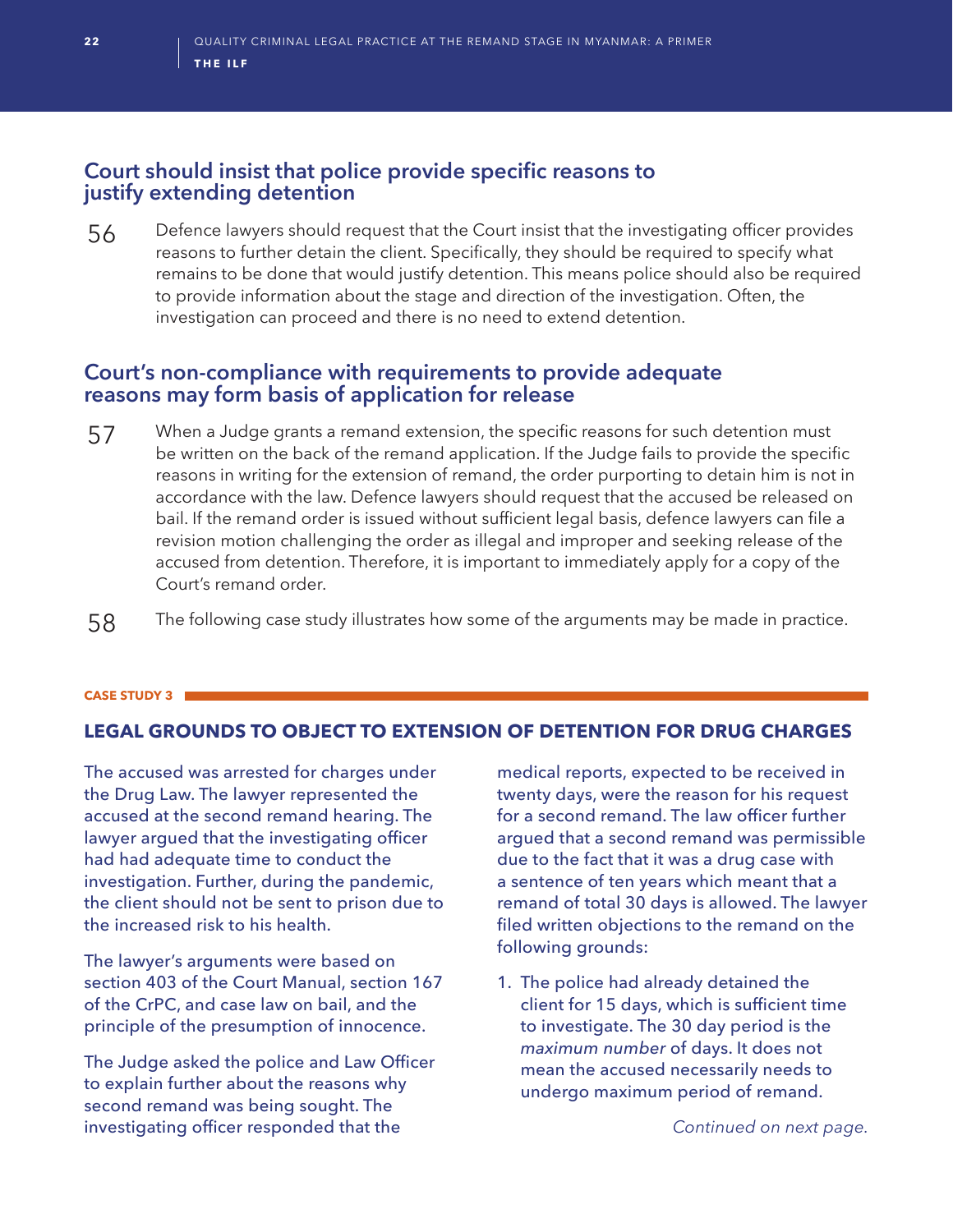#### **CASE STUDY 3** (CONTINUED)

- 2. If further interrogation is needed to be done after the medical reports are completed, the accused can be summoned to do so as he lives within the Court's jurisdiction with his family.
- 3. Due to the pandemic, the President issued an amnesty order for decongesting the prisons. Detaining the client without any purpose for the investigation is counterproductive and increases the risks in overcrowded detention facilities.
- 4. The Court in considering the release request of a prisoner the subject of investigation or trial does not have to decide the guilt or innocence of the person. Rather, it should consider factors such as whether the accused is likely to destroy prosecution evidence; whether he may be a flight risk; if he has a criminal antecedent; if there is a likelihood of committing similar crimes again; and if he can give the sufficient bail bond with sound guarantors.
- 5. Since the client is only 19 years of age, with no criminal antecedent, lives with his family within the Court's jurisdiction, and has no means to destroy evidence or influence prosecution witnesses who are mostly police, there are sufficient grounds for release on bail.

The Judge after considering the arguments presented by both the parties, responded with a written order that explained his decision to grant a second remand. Despite the ultimate extension of the remand, it was a significant shift in process for the Judge in this Court to fully consider the defence arguments rather than immediately siding with the prosecution.

Another challenge emerged when the Judge refused to provide the lawyer with a copy of the remand extension order. There was confusion around the procedure for the lawyer's request since it was not a typical one. The lawyer ultimately obtained the copy of the order from the Court after making representations to the Court copying agency and the Court clerk who were not sure about the practice of providing remand order.

The order indicated that the Judge granted the remand extension as the offence's maximum penalty was ten years imprisonment, and the extension of remand was permissible for 30 days under section 167 CrPC. Further, the medical report was deemed a vital piece of evidence and was still outstanding. Regarding the COVID-19 argument, the Judge ordered that the prison is operating in accordance with the guidance of Ministry of Health and Sports. Thus, the reason for requesting remand was sufficient.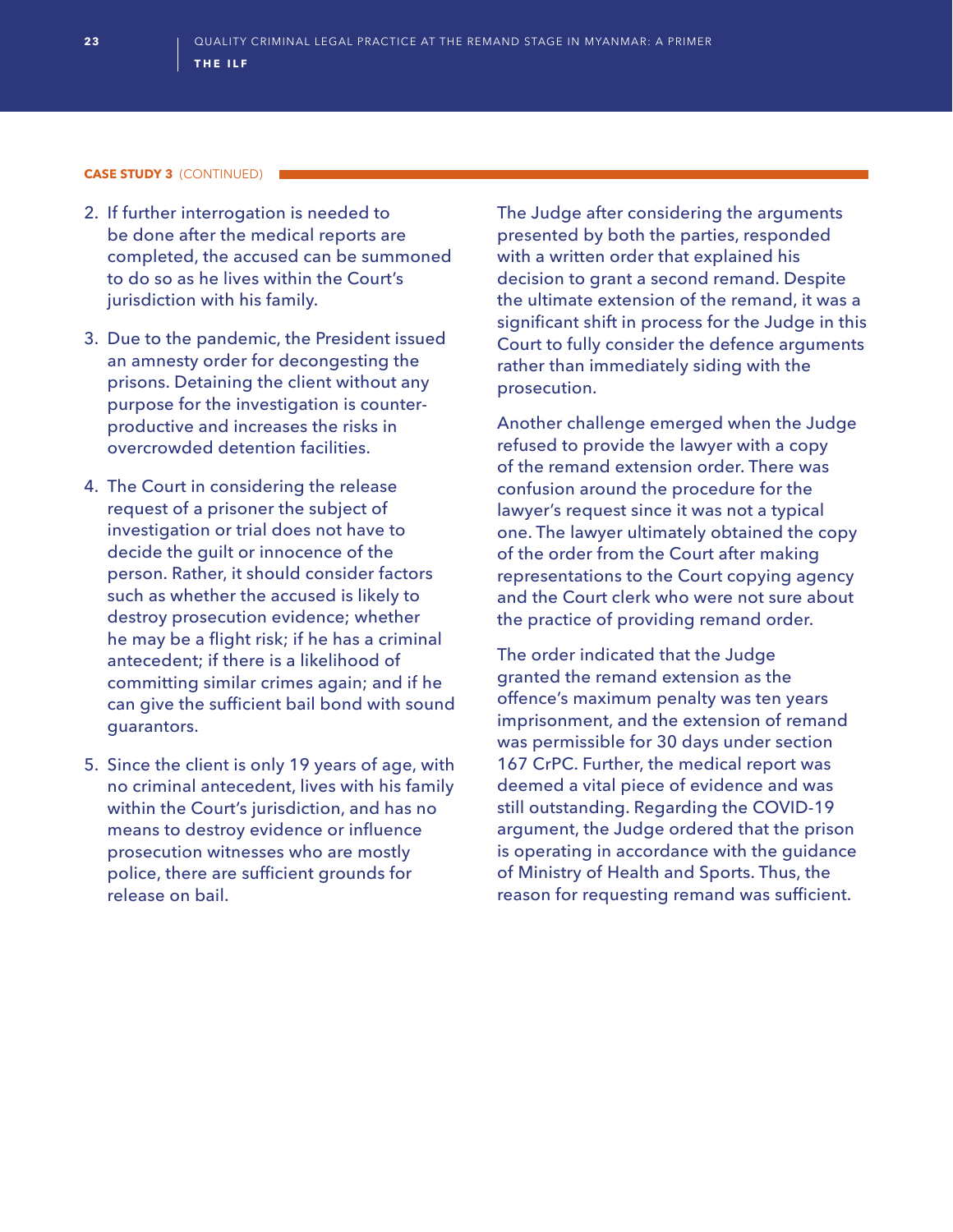# **Challenging the remand period**

- 59 As per section 167 of the CrPC, an accused's remanded detention may be extended for up to 15 or 30 days depending on the maximum penalty for the offence. In practice, police invariably request the maximum period of remand for follow-up investigations, without explaining the reason why the maximum period is necessary. Judges routinely agree to grant requests for the maximum period. Lawyers should advocate for shorter periods. The following arguments should be borne in mind in this regard:
	- The maximum period of police remand may not always be justifiable for the police investigation in a given case. If the charges or police case are routine or do not require complex investigations, police must be held to account to explain and justify the need for the maximum period of remand.
	- There may be credible information which justifies further investigation. But it cannot itself always be considered a sufficient reason to extend detention.
	- Setting a shorter remand period can enable the Judges to more effectively oversee the progress of police investigations.

# **Request for immediate release**

- 60 A legal aid provider should advocate for the client's release from pretrial custody at the earliest possible opportunity and throughout the case, as appropriate.
- 61 The remand stage is a critical opportunity to protect the client from illegal detention. In bailable offences, bail is a matter of right and it is binding upon the investigating officer to release the accused within 24 hours of the arrest upon the furnishing of surety by the accused.<sup>53</sup> In non-bailable offences, bail may be granted by the police within 24 hours of the arrest on a personal bond if there is not sufficient evidence or reasonable ground of suspicion to justify forwarding of the accused to a Magistrate.<sup>54</sup> The accused is also entitled to release if there is no reasonable complaint, credible information, or reasonable suspicion for arrest.<sup>55</sup>
- 62 An alternative procedure is the filing of a motion under section 491(1) of the CrPC seeking directions in the nature of a habeas corpus from the High Court. Similarly, the Union Supreme Court can also issue a writ of habeas corpus (see articles 296 and 378 of the Constitution).

<sup>53</sup> CrPC, Section 170.

<sup>54</sup> CrPC, Section 169.

<sup>55</sup> CrPC, Section 54.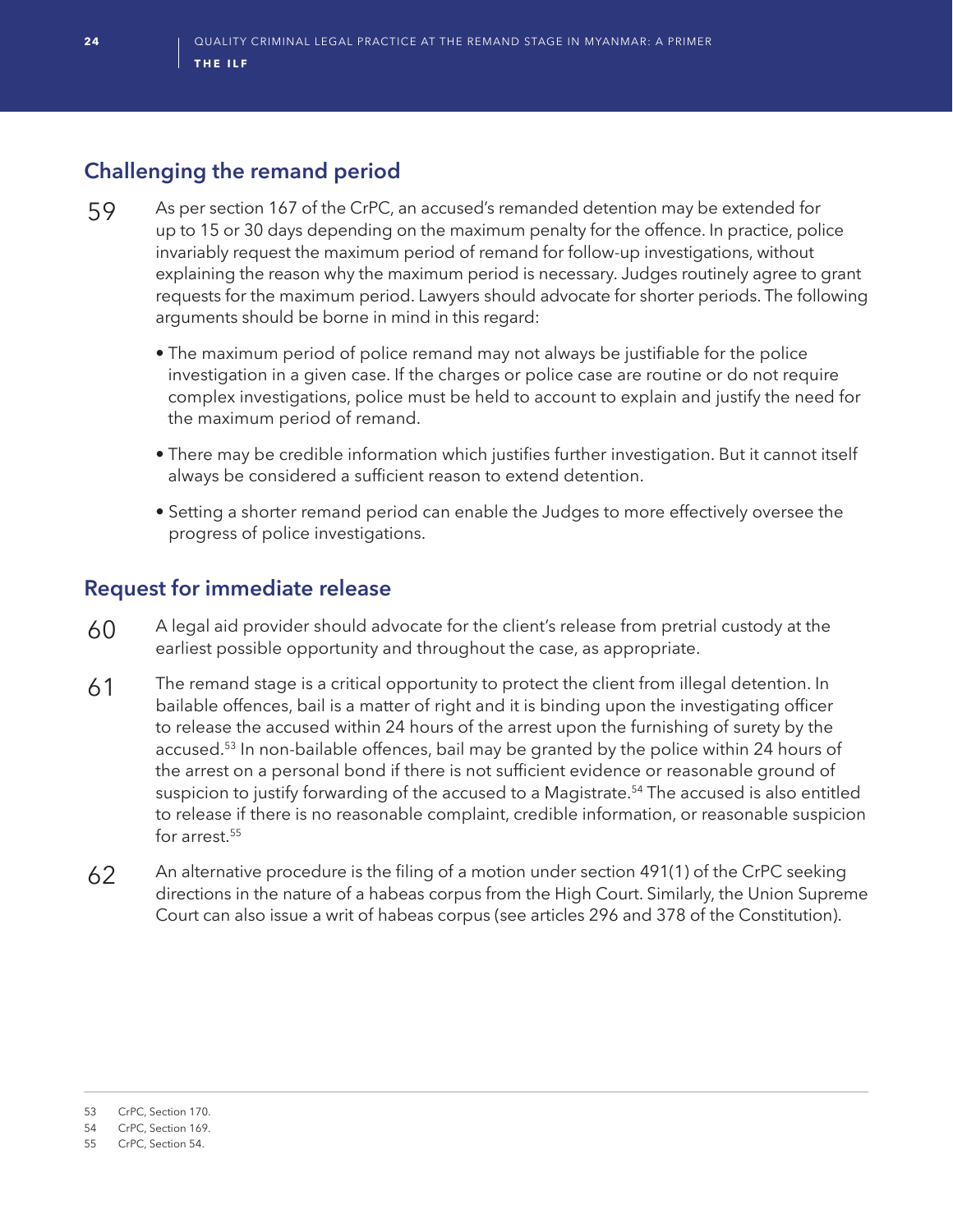# **Considerations for Stakeholders at the Remand Stage**

63 In conclusion, in an effort to draw together the key themes of this Primer, this Chapter sets out considerations for the various actors at the remand stage. Taken together, these would contribute to the realization of pre-trial rights of accused.

# **Honorable Union Supreme Court ("USC") and High Courts**

- 64 Under section 73 of the Union Judiciary Law 2010, the USC may exercise its power to issue orders, directives or procedures as guidance on remand hearing proceedings. The guidance should aim to advance the rights of the accused and the best interests of children.
- 65 High Courts may use the power contained in section 42 of the *Union Judiciary Law 2010,* to supervise remand hearings conducted in the District Courts and Township Courts, to ensure compliance with the laws and protection of the rights of persons detained on remand.

# **Judges presiding over remand hearings**

- 66 Remand Judges may play a critical role in ensuring the rights of persons on remand are observed. The following should be considered:
	- Courts should allow defence lawyers to represent their client at remand hearings.
	- Remand hearings should be conducted according to the laws and procedures.
	- Remand hearings should be conducted in all cases by all Courts, including special and military tribunals.
	- Judges should examine extensions requests and consider arguments put by parties.
	- Extensions should only be allowed if they are actually necessary (and not as a matter of routine).
	- Judges should advise accused of the right to a lawyer when the accused is first brought before Court.
	- Judges should consider whether there is any indication of brutality or cruelty and, if there is, take further appropriate steps.
	- Courts should consider release requests filed during the remand stage.
	- Court staff should be directed to accept POAs and motions at the remand stage.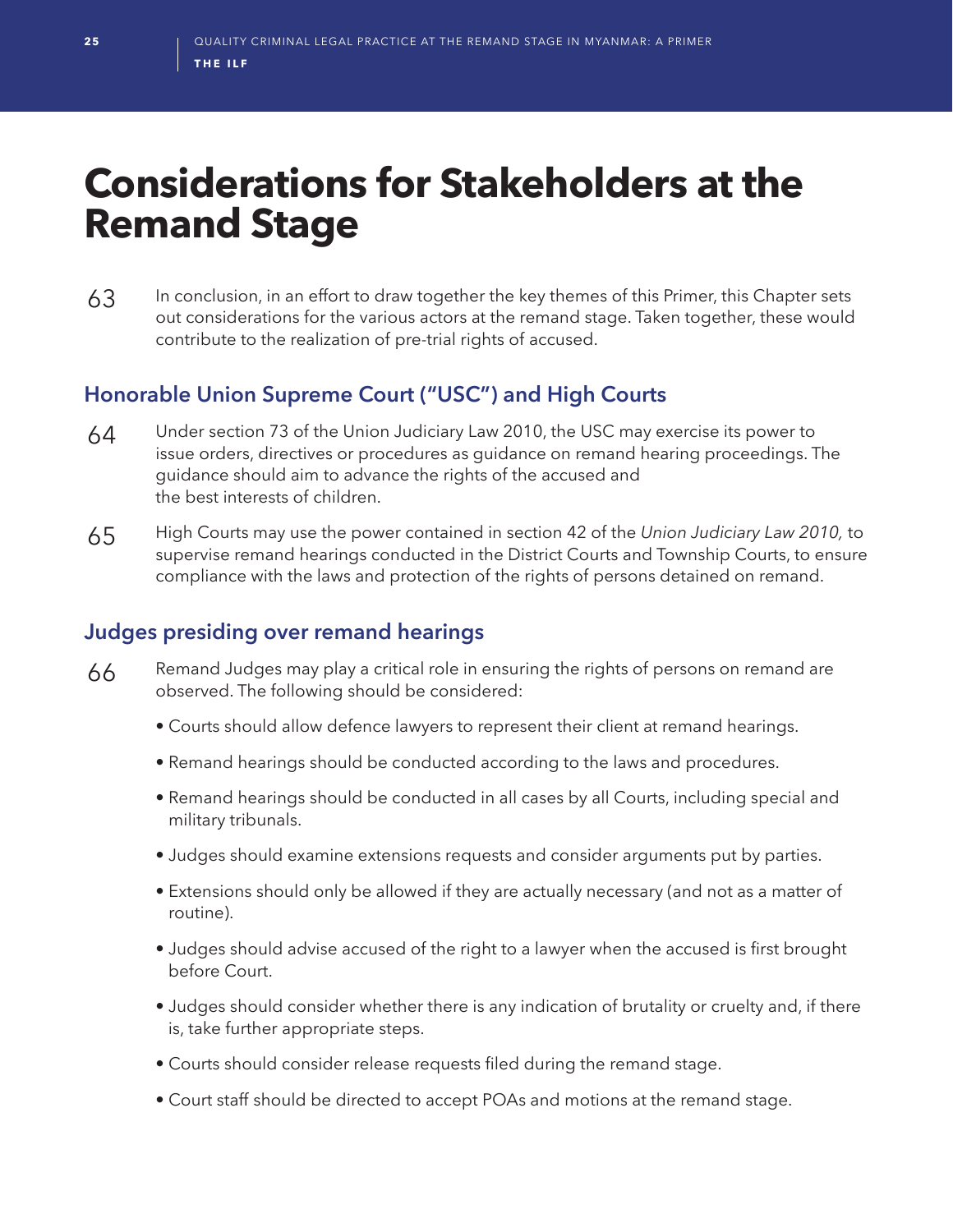# **Defence Lawyers**

- 67 As well as the practices canvassed above, defence lawyers should consider the following:
	- Lawyers should routinely advocate for an expansive interpretation of rights, including legal representation at the remand stage and opportunities to challenge detention. This can contribute to systemic change.
	- Lawyers should seek to contribute to the aspirational goal of ensuring every person is legally represented at the remand stage.

# **Prosecutors**

- 68 To reduce instances of unlawful detention and inappropriate prosecutions, the Attorney General's Office should instruct Law Officers to exercise their powers and satisfy their obligations under law, including:
	- Scrutinize requests for remand by police.<sup>56</sup>
	- Advise the Court that an accused is a juvenile, and that the Court may release the child or place the child in the care of a parent or guardian, or temporary care station.<sup>57</sup>
	- Remind the Court a child may not be detained in police custody nor in prison.

# **Police**

- 69 The police have wide discretion to refrain from detaining suspects, and especially children. Police should consider the following:
	- Arrest without a warrant is a discretion and should be used sparingly.
	- Extension of detention is not always necessary, and must be based on reasonable grounds.
	- Ensure strict compliance with the procedures of arrest and detention, including the CrPC, CRL and Police Manual.
	- Accord persons who may be children their rights under section 79 of the CRL. Ensure strict compliance with the CRL, and, critically, end the practice of unlawfully detaining children in police custody. Use diversion for children whenever possible.
	- Ensure the rights of women who are accused are respected.

<sup>56</sup> Attorney-General of the Union Law, 2010, Section 36(g).

<sup>57</sup> Rules of the Attorney General of the Union, 2016, Section 70(c).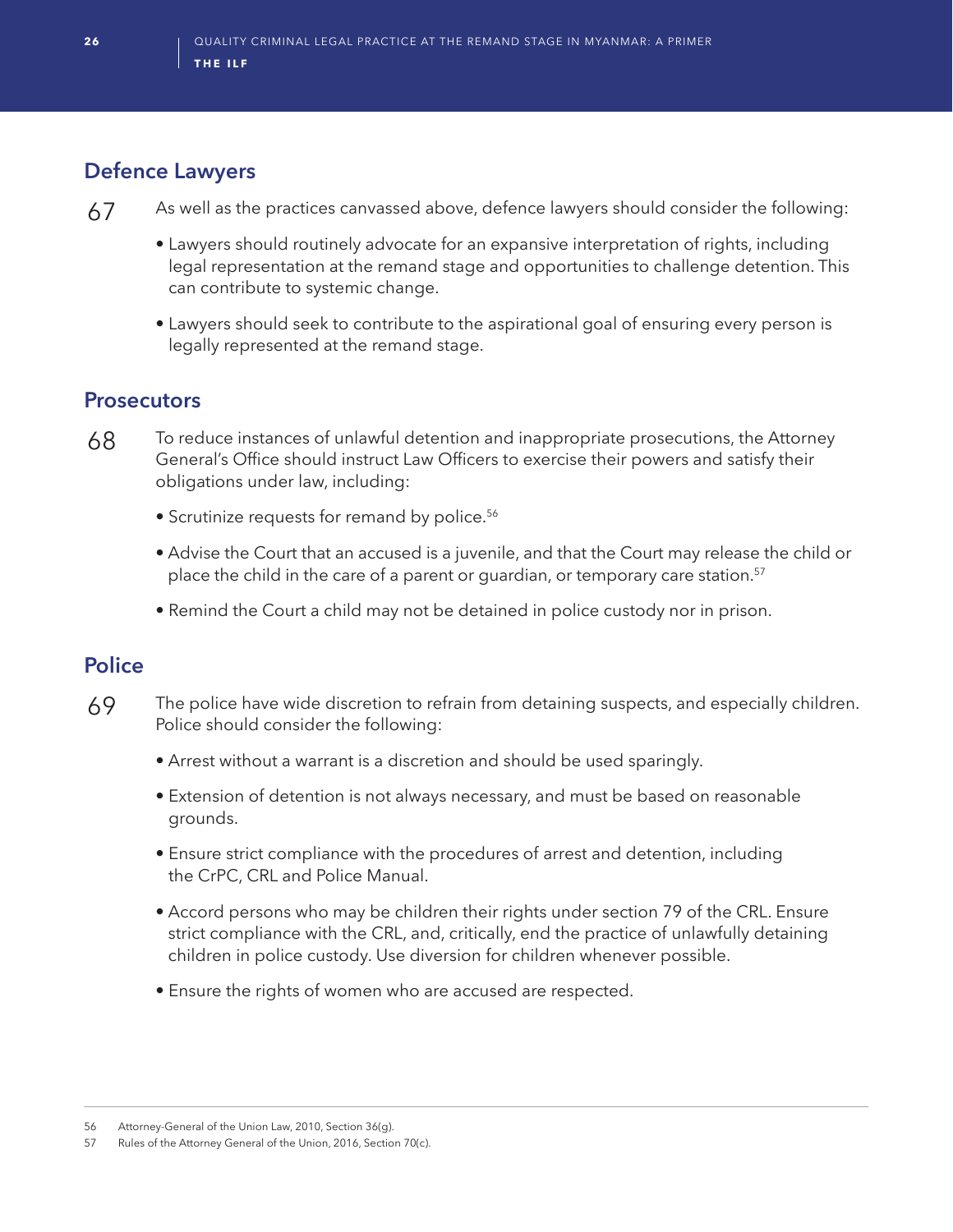# **Civil Society**

- 70 Civil society has a key role to play in contributing to the realization of pre-trial rights. It may consider the following:
	- Include the right to a lawyer at the remand stage and rights to apply for pre-trial release in training and awareness campaigns.
	- Ensure paralegal networks are provided with training on the rights of arrestees.
	- Civil society organisations, Bar Associations, the Bar Council, law firms and legal aid organisations should consider piloting duty lawyer projects in Township and District Courts.

# **Annexure: Case Law Decisions Regarding Bail**

- " … the principle to be deduced from sections 496 and 497 of the Criminal Procedure Code is that grant of bail is the rule and refusal is an exception and as an accused person is presumed under the law to be innocent until his guilt is proved, he should be released on bail during the pendency of the case against him unless he is likely to influence or intimi-date the witnesses for the prosecution or is likely to abscond if bail is granted to him. It has not been alleged that the applicant is likely to abscond and it has also not been shown to the satisfaction of this Court that he is likely to tamper with the witnesses for the prosecution." Hussain Bux Khan v The Union of Burma (HC) [1960] BLR 192, 194.
- Bail may be applied at any time, including at an early stage. Maung Lu Min v The Union of Burma (HC) [1956] BLR 112.